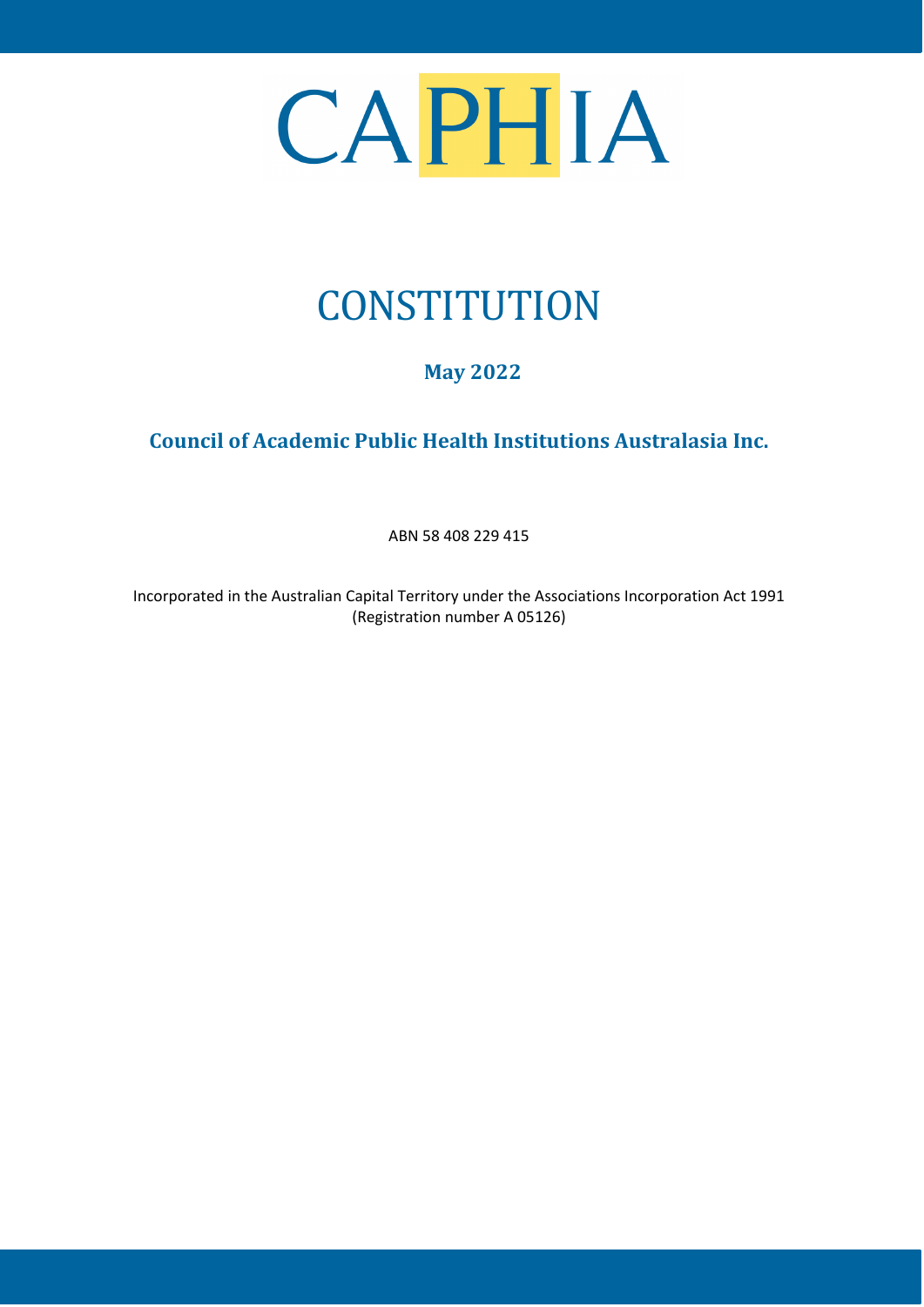| <b>Table of Contents</b> |  |  |  |  |
|--------------------------|--|--|--|--|
|--------------------------|--|--|--|--|

| Ι.   |  |
|------|--|
| 1.   |  |
| 2.   |  |
| 3.   |  |
| 4.   |  |
| II.  |  |
| 5.   |  |
| 6.   |  |
| 7.   |  |
| 8.   |  |
| 9.   |  |
| 10.  |  |
| 11.  |  |
| 12.  |  |
| 13.  |  |
| III. |  |
| 14.  |  |
| 15.  |  |
| 16.  |  |
| 17.  |  |
| 18.  |  |
| 19.  |  |
| 20.  |  |
| 21.  |  |
| 22.  |  |
| IV.  |  |
| 23.  |  |
| 24.  |  |
| 25.  |  |
| 26.  |  |
| 27.  |  |
| 28.  |  |
| 29.  |  |
| 30.  |  |
| 31.  |  |
| 32.  |  |
| 33.  |  |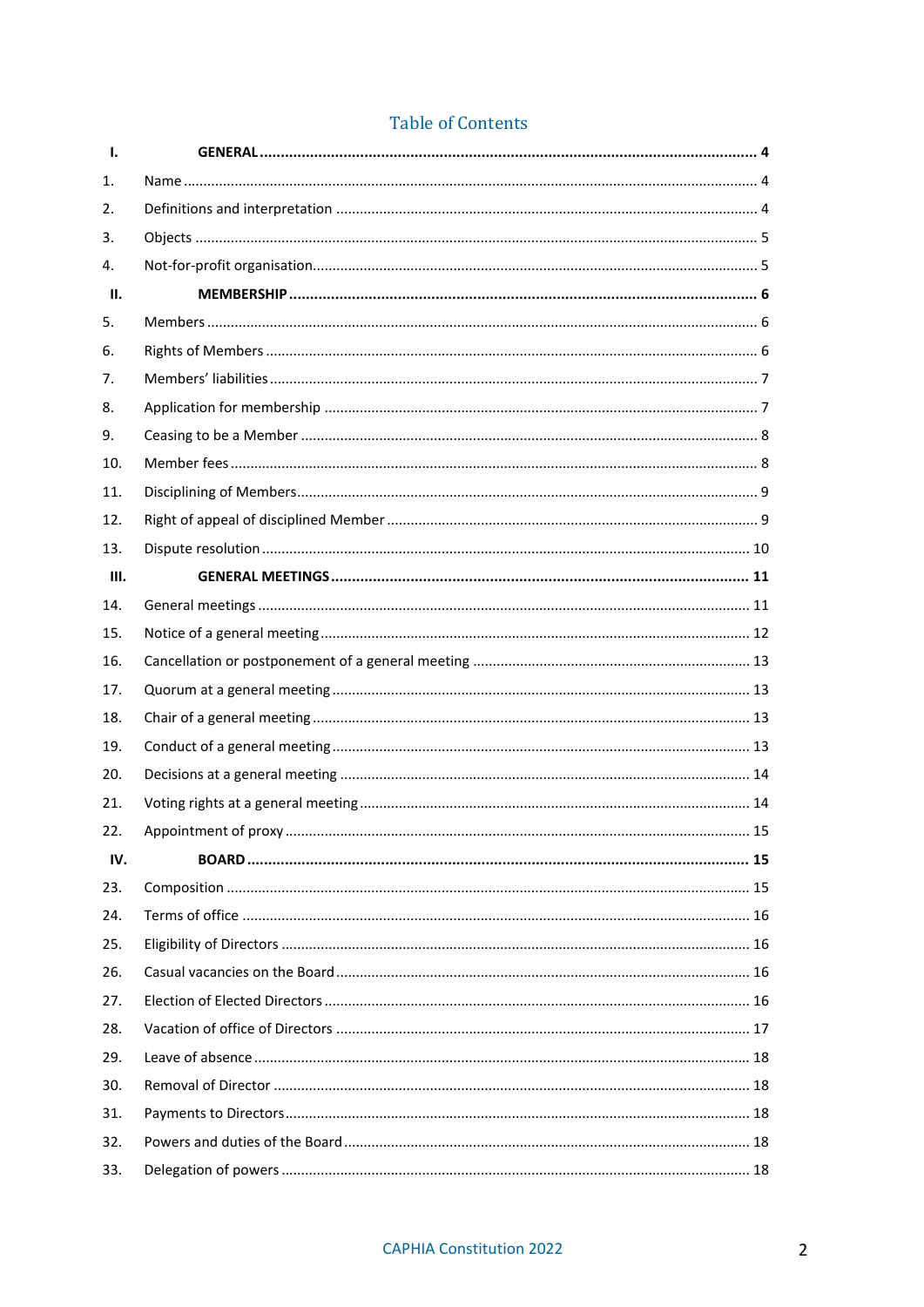| 34. |  |
|-----|--|
| 35. |  |
| 36. |  |
| 37. |  |
| 38. |  |
| 39. |  |
| 40. |  |
| 41. |  |
| 42. |  |
| V.  |  |
| 43. |  |
| 44. |  |
| 45. |  |
| 46. |  |
| 47. |  |
| 48. |  |
| 49. |  |
| 50. |  |
| 51. |  |
| 52. |  |
| 53. |  |
|     |  |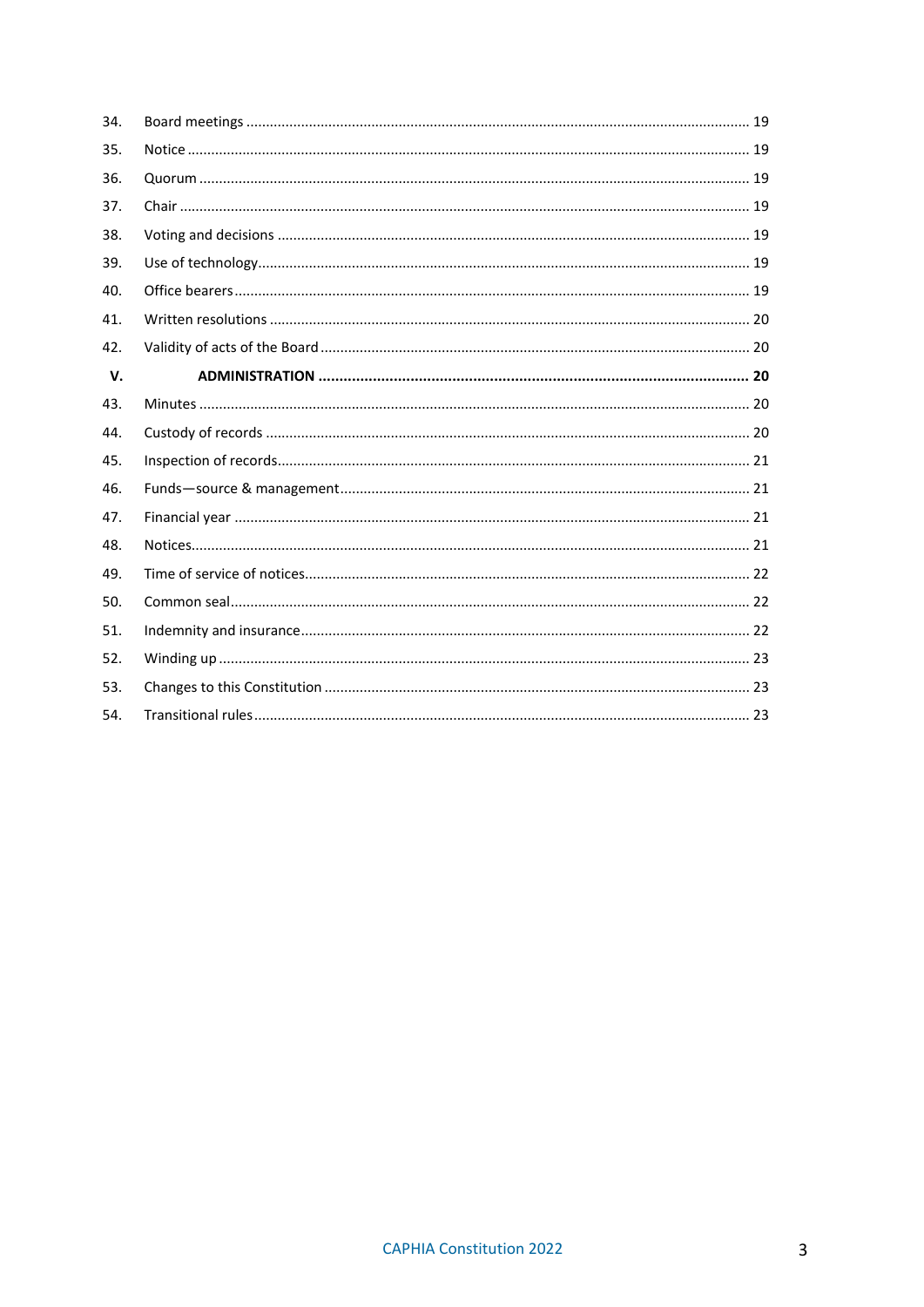# <span id="page-3-0"></span>I. GENERAL

# <span id="page-3-1"></span>**1. Name**

1.1 The name of the association is Council of Academic Public Health Institutions Australasia Inc.

# <span id="page-3-2"></span>**2. Definitions and interpretation**

2.1 In this Constitution unless it is inconsistent with the subject or context in which it is used:

**ACNC Act** means the *Australian Charities and Not-for-profits Commission Act 2012 (Cth)*;

**Act** means the *Associations Incorporation Act 1991* (ACT);

**AGM** means an Annual General Meeting of the Council;

**Constitution** means this constitution as amended or supplemented from time to time;

**Council** means *Council of Academic Public Health Institutions Australasia Inc*;

**Electronic Contact Address** means an electronic destination such as an email address to which notices and other material from the Council can be transmitted or made available;

**Member** means a member of the Council in accordance with part [II](#page-5-0) of this Constitution;

**Board** means the committee of the Council;

**Director** means an individual appointed or elected to the Board;

**Objects** means the objects of the Council specified in rule [3;](#page-4-0)

**Public Officer** means any individual appointed by the Board to perform the duties of public officer of the Council;

**Chair** means the individual elected or appointed from time to time to the office of Chair in accordance with rule [40](#page-18-6) of this Constitution;

**Register** means the register of Members pursuant to the Act;

**Representative** means an individual who is appointed by a Member to represent the Member and exercise its rights under this Constitution.

- 2.2 This Constitution is intended to provide for each of the matters raised in schedule 1 of the Act. In the event of any inconsistency between these Rules and the Model Rules in the Regulation, these Rules prevail subject to the constraints imposed by sections 31 & 32 of the Act.
- 2.3 In this Constitution, the following rules of interpretation apply unless the context requires otherwise:
	- a) a gender includes all genders;
	- b) singular includes plural and vice versa;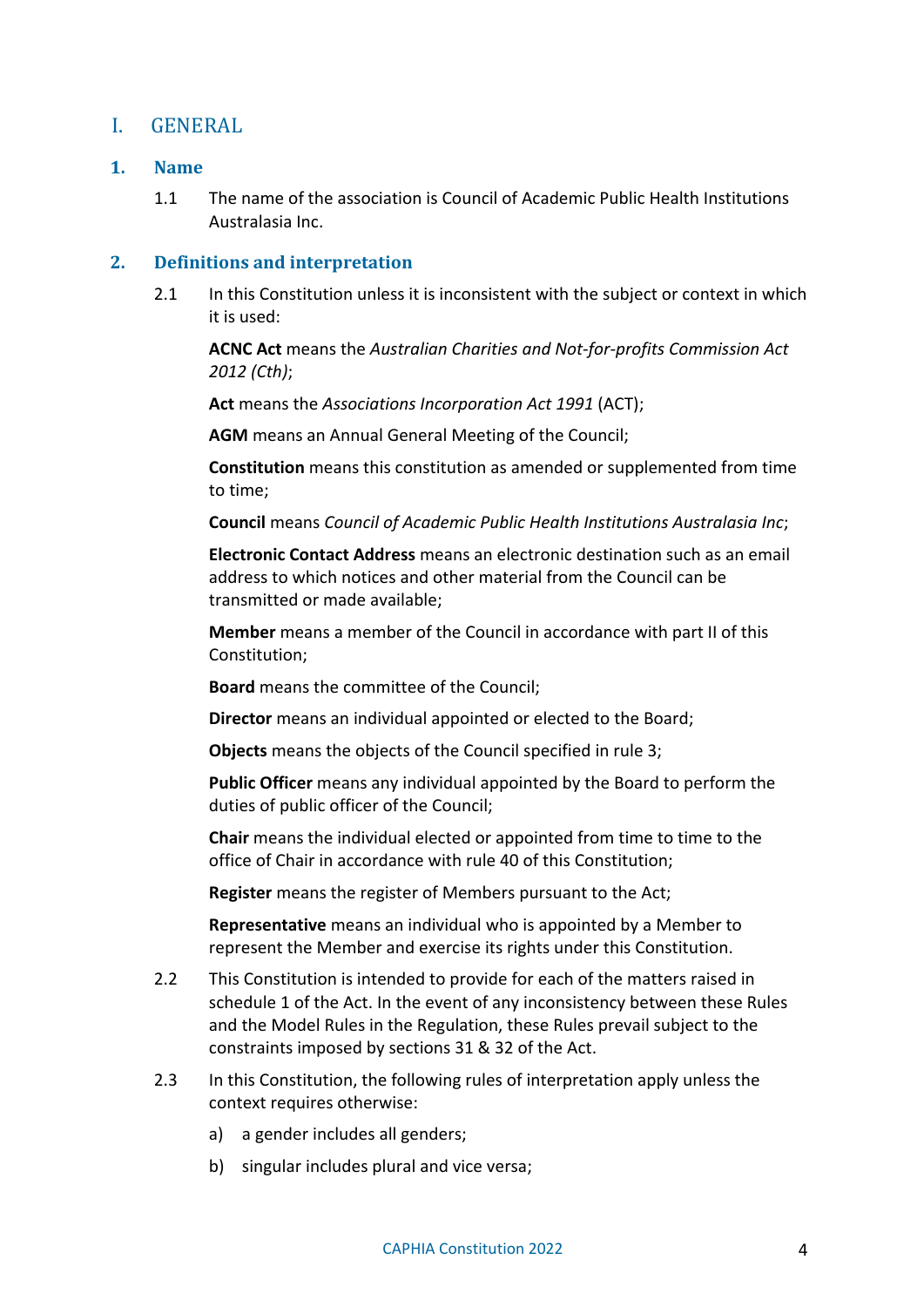- c) where a word or phrase is defined, its other grammatical forms or parts of speech have corresponding meaning;
- d) a reference to a rule or sub-rule is to a rule or sub-rule of this Constitution and includes any further embedded content;
- e) a reference to any legislation or to any provision of any legislation includes any modification or re-enactment of it, any legislation substituted for it and any regulations and statutory instruments issued under it;
- f) the word *person* means a natural person and any corporation, association, body or entity whether incorporated or not;
- g) the words 'writing' and 'written' include any mode of representing or reproducing words, figures, drawings or symbols in a visible or communicable form; and
- h) where a document is required to be signed by a person under this Constitution, the signature may be in electronic form.
- 2.4 Cross references are for convenience only. A cross reference in a particular rule identifies another rule that impinges on the interpretation of the particular rule in a key way. Not all rules that may affect the interpretation of the particular rule are cross referenced.
- 2.5 Headings, bold type and italics are for convenience only and do not affect the interpretation of this Constitution.

# <span id="page-4-0"></span>**3. Objects**

- 3.1 The Objects of the Council are to advance public health education and research and to lead and represent public health in universities throughout the Australasian region.
- 3.2 The Council pursues the Objects through a range of activities and services that may include but not be limited to:
	- a) supporting capacity building and skills development;
	- b) advancing excellence in academic standards in the education and development of public health practitioners and researchers;
	- c) advocating for public health teaching, learning and research; and
	- d) doing anything ancillary or incidental to the Objects.

# <span id="page-4-2"></span><span id="page-4-1"></span>**4. Not-for-profit organisation**

- <span id="page-4-3"></span>4.1 The income and property of the Council must be applied only towards promoting the Objects.
- 4.2 The Council must not distribute any surplus, income or assets directly or indirectly to its Members in the form of dividend or distribution of profits.
- 4.3 Rule 4.2 does not prevent payment in good faith of:
	- a) reasonable and proper remuneration to any employee of the Council;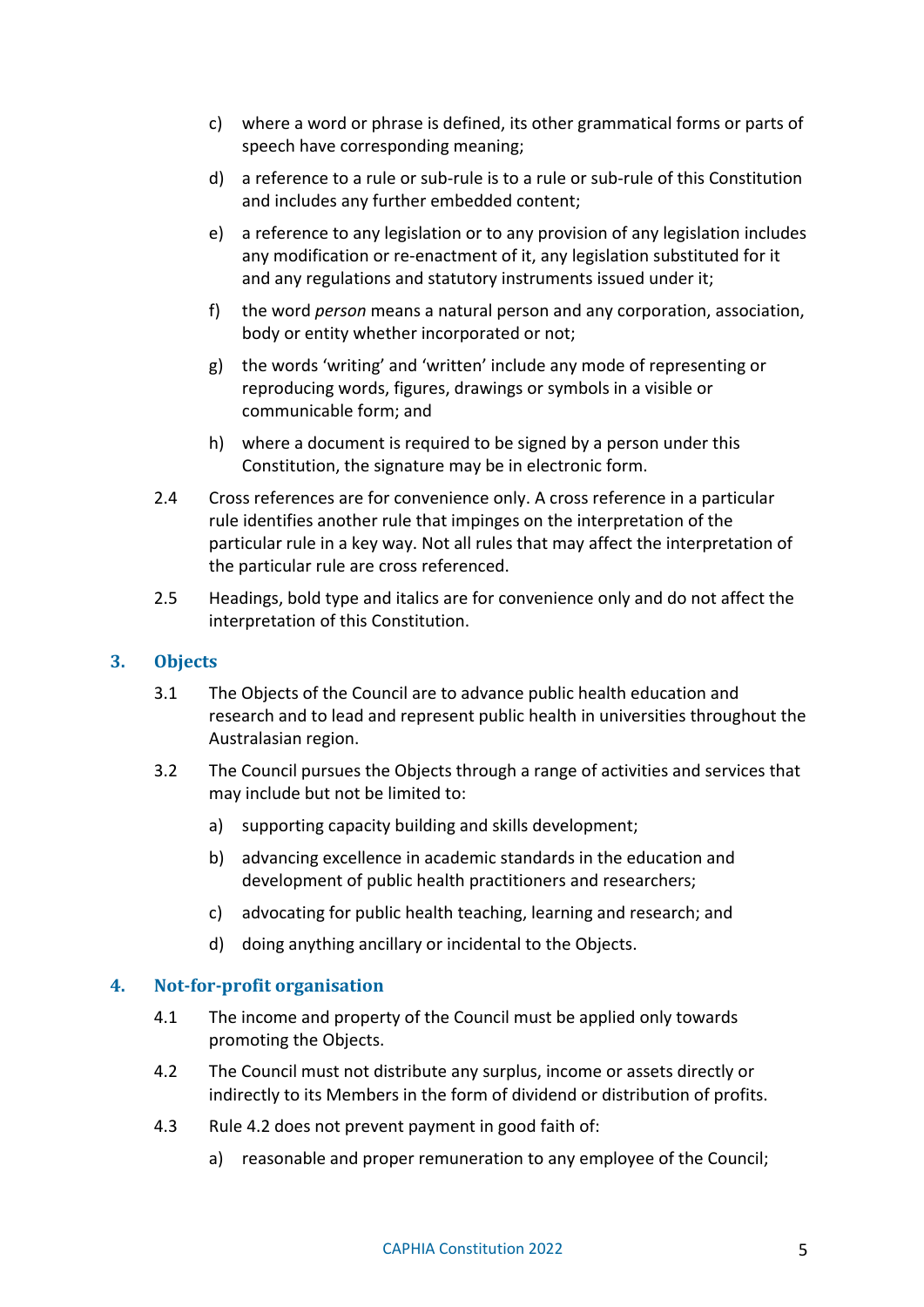- b) reasonable and proper amounts to any Member in return for any services they render to the Council;
- c) interest at a rate not exceeding interest at the rate for the time being payable to the Council's bankers for money lent or that would be lent to the Council;
- d) reasonable and proper rent for premises leased by any Member to the Council;
- e) reimbursement in good faith of out-of-pocket expenses incurred on behalf of the Council; and
- f) any other sums payable under this Constitution.

# <span id="page-5-0"></span>**II.** MEMBERSHIP

# <span id="page-5-1"></span>**5. Members**

- 5.1 There are 2 classes of membership:
	- a) Full Members; and
	- b) Affiliate Members.
- <span id="page-5-3"></span>5.2 Full Membership is open to universities that:
	- a) support the Objects;
	- b) offer degree programs and research in public health;
	- c) are based primarily in the Australasian region, including Pacific island countries; and
	- d) satisfy any further criteria as prescribed by the Board and set out in the by-laws.
- <span id="page-5-4"></span>5.3 Affiliate Membership is open to associations, organisations and institutions that:
	- a) do not qualify for Full Membership;
	- b) support the Objects;
	- c) are involved in public health training and/or research; and
	- d) satisfy any further criteria prescribed by the Board and set out in the bylaws.
- 5.4 The Board may provide for sub-categories of membership within each class on such terms and conditions as the Board determines provided that the rights of Members shall be in accordance with rule [6.](#page-5-2)
- 5.5 The number of Members is unlimited.

#### <span id="page-5-2"></span>**6. Rights of Members**

- 6.1 Full Members have the following rights:
	- a) to receive notices of and to attend general meetings;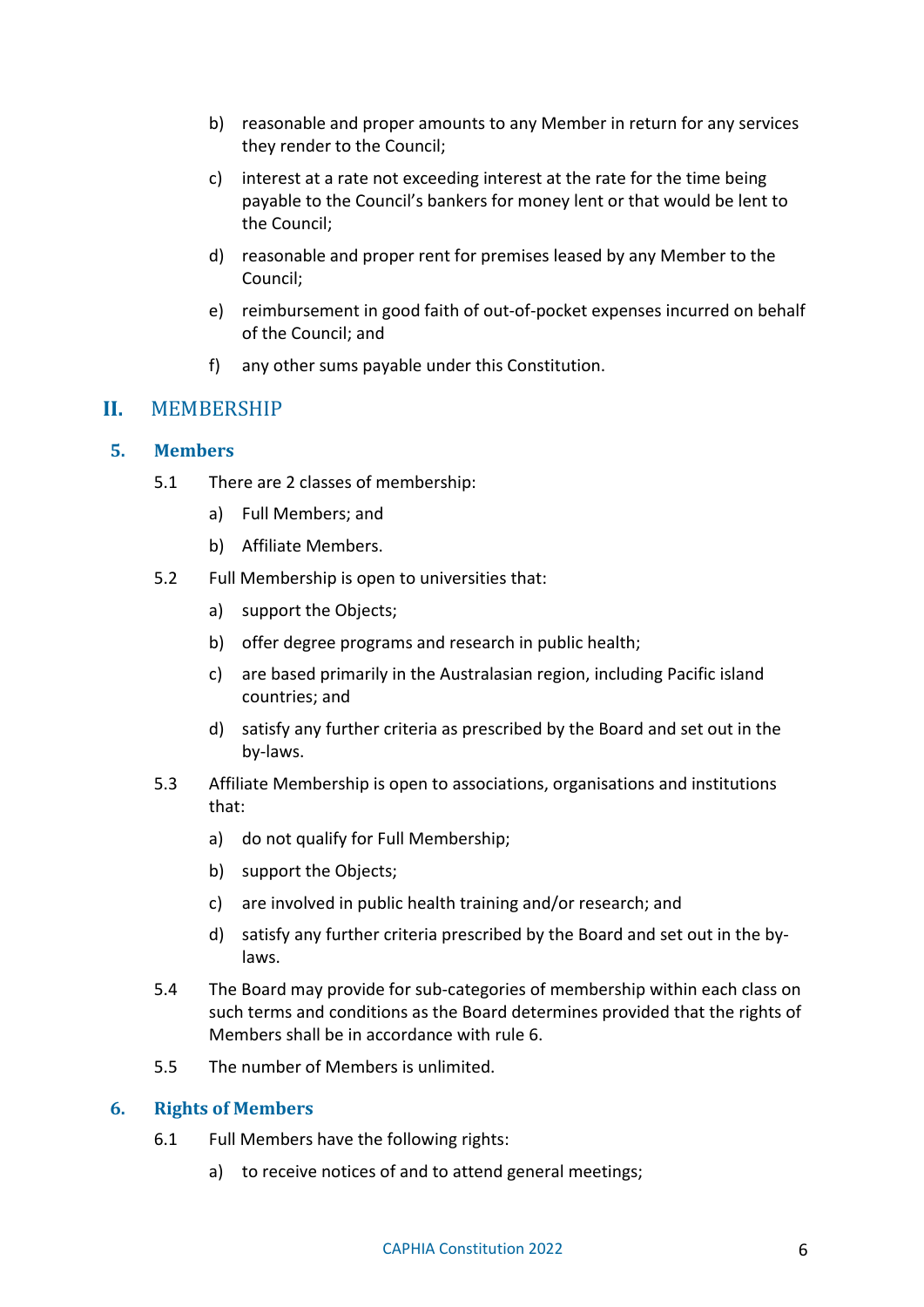- b) to nominate a candidate for election as an Elected Director; and
- c) to vote at general meetings and on resolutions put to the membership and on the election of Directors.
- 6.2 Affiliate Members are entitled to receive notices of and to attend general meetings. Affiliate Members do not have any voting rights and are not entitled to nominate a candidate for election as an Elected Director.
- 6.3 For the purposes of clarity, the Board may extend privileges and benefits of membership that may differ between classes and categories of membership and within categories of membership but no such privileges or benefits shall affect the rights of Members in this rule [6.](#page-5-2)
- 6.4 A Member who has not paid any fees payable under rule [10](#page-7-1) by the due date will not be entitled to exercise their rights under this Constitution while the fee remains unpaid.

# <span id="page-6-0"></span>**7. Members' liabilities**

7.1 The liability of a Member to contribute towards the payment of the debts and liabilities of the Council or the costs, charges and expenses of the winding up of the Council is limited to the amount (if any) unpaid by the Member in relation to membership of the Council as required by rule [10.](#page-7-1)

# <span id="page-6-1"></span>**8. Application for membership**

- 8.1 An application for membership must be submitted in writing in the form the Board prescribes from time to time.
- 8.2 The Board will decide whether to approve or to reject the application of membership.
- <span id="page-6-2"></span>8.3 In no case shall the Board be required to give a reason for the rejection of any application for membership.
- 8.4 The Board may delegate the consideration and determination of any membership application.
- 8.5 Subject to rule [8.3,](#page-6-2) when a decision regarding an applicant for membership has been made, written notice of that decision shall be sent to the applicant.
- <span id="page-6-3"></span>8.6 The acceptance of an applicant to be a Member is subject to payment of any fees in accordance with rule [10](#page-7-1) and if such payment is not made then the Board may, in its discretion, cancel its acceptance of the applicant for membership of the Council.
- 8.7 If the applicant is not admitted to membership then any moneys paid by them for membership must be returned to them in full.
- 8.8 Subject to rule [8.6,](#page-6-3) an applicant becomes a Member and is entitled to exercise the rights and privileges of that membership when their name is entered in the Register.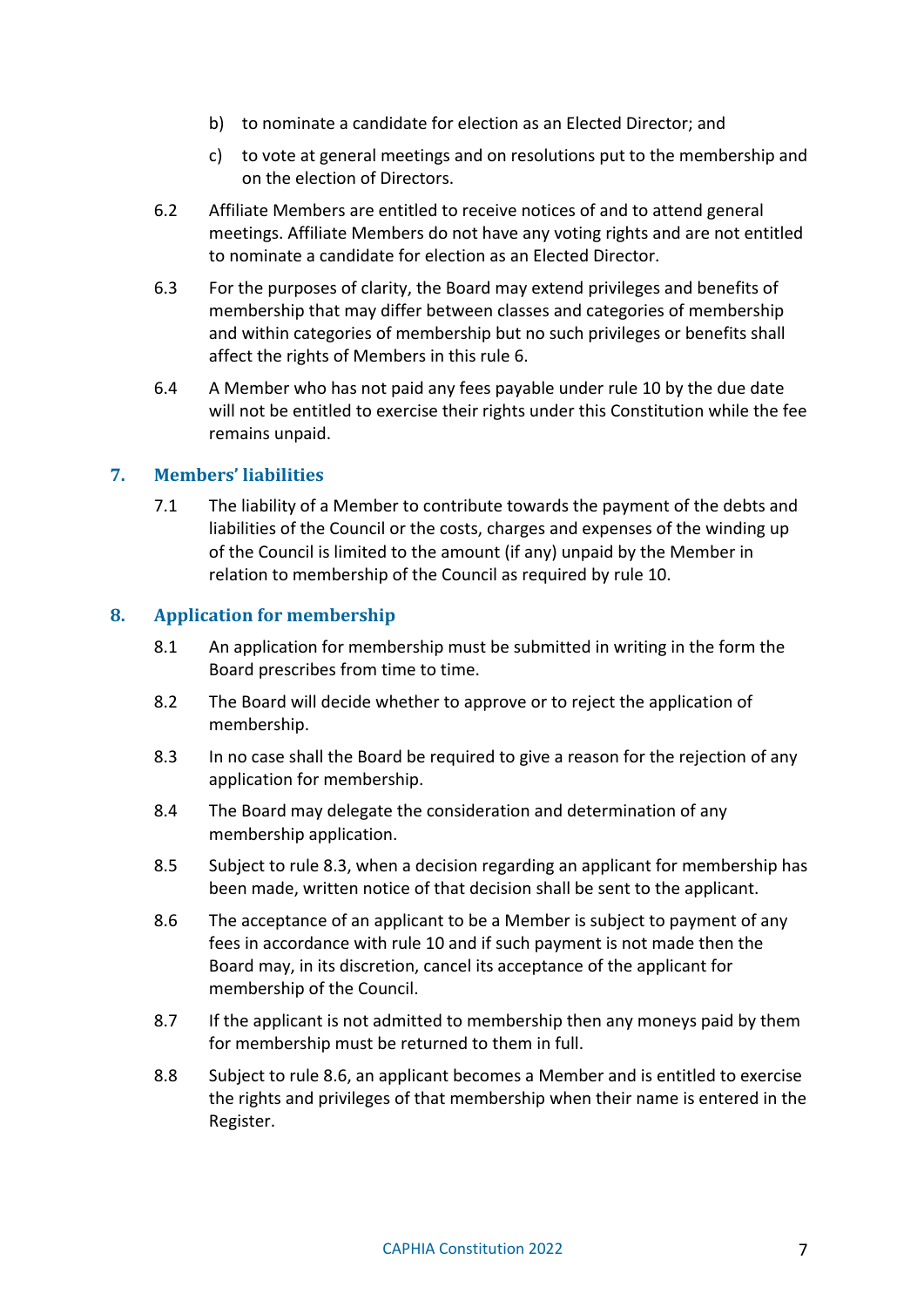# <span id="page-7-0"></span>**9. Ceasing to be a Member**

- 9.1 A Member shall cease to be a Member:
	- a) if the Member resigns, by notice in writing, on the date the notice is received by the Public Officer or such later date as specified in the notice of resignation;
	- b) if the Member ceases to be eligible for membership in accordance with rules [5.2](#page-5-3) o[r 5.3,](#page-5-4) unless the Board resolves otherwise;
	- c) if the Member is wound up, dissolved or deregistered;
	- d) if the Member is expelled under rule [11;](#page-8-0)
	- e) in any other circumstances prescribed in the terms of membership applicable to the Member or in the failure to satisfy any undertaking given by the Member upon them being admitted as a Member, on the date that the Board resolves to cease the membership unless the Board resolves otherwise; or
	- f) if membership is terminated under rule [10.5.](#page-7-2)
- 9.2 Any Member ceasing to be a Member:
	- a) shall not be entitled to any refund, in full or part, of any fee paid in accordance with rule [10;](#page-7-1) and
	- b) shall not be readmitted as a Member until any unpaid moneys outstanding at the time they ceased to be a Member are paid including any interest or other charges levied on any outstanding moneys.

#### <span id="page-7-3"></span><span id="page-7-1"></span>**10. Member fees**

- 10.1 The Board may determine from time to time to charge Members fees which may include joining fees, annual subscriptions or specific purpose levies and charges.
- 10.2 The Board may determine different fees for amounts charged to Members as between classes and categories of Members and as between Members within a class or category of membership. The Board may determine that no fee is payable by a Member.
- 10.3 Any amounts charged to Members are payable in such manner and at such times as are determined by the Board.
- 10.4 No part of any fee paid shall be refunded to a Member who ceases to be a Member in accordance with rule [9.](#page-7-0)
- <span id="page-7-2"></span>10.5 If any fees payable under rule [10.1](#page-7-3) by a Member remains unpaid for a period of 1 month after it becomes due, written notice will be given to the Member of that fact. If any fee remains unpaid more than 1 month after the date of the notice, the Member's membership is terminated unless the Board resolves otherwise.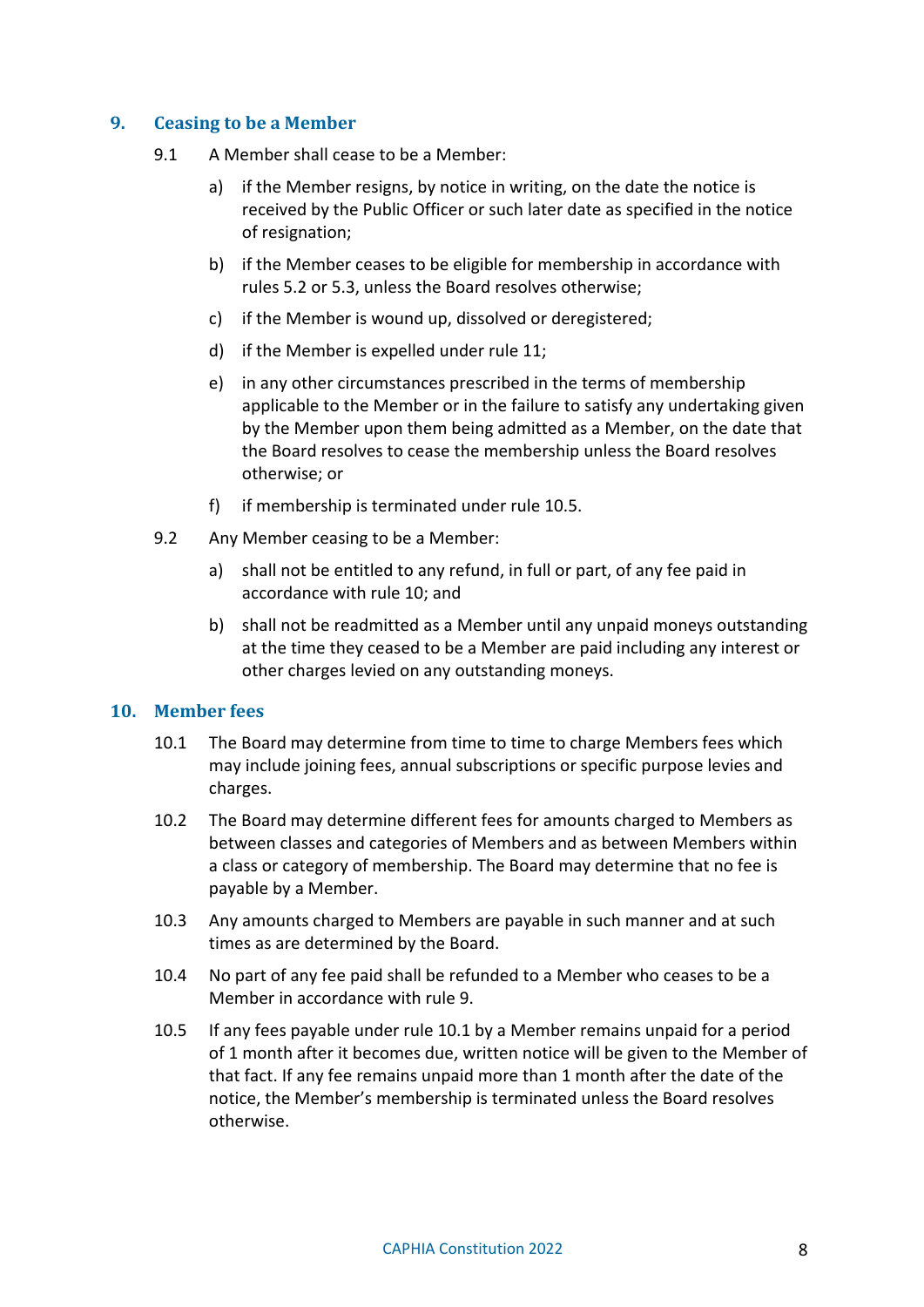# <span id="page-8-0"></span>**11. Disciplining of Members**

- 11.1 Where the Board is of the opinion that a Member:
	- a) has persistently refused or neglected to comply with a provision or provisions of this Constitution; or
	- b) has acted in a manner detrimental to the interests of the Council,

the Board may, by resolution:

- c) expel the Member from the Council; or
- d) suspend the Member from membership of the Council for a specified period.
- 11.2 Written notice must be given to the Member of the proposed suspension or expulsion at least 28 days before the Board meeting at which the proposal is to be considered by the Board.
- 11.3 The notice given to the Member must state:
	- a) when and where the Board meeting is to be held and whether it will be held using technology;
	- b) the grounds on which the proposed suspension or expulsion is based; and
	- c) that the Member may do either or both of the following:
		- i) attend and speak at that meeting;
		- ii) submit to the Board at or prior to the date of that meeting written representations.
- <span id="page-8-2"></span>11.4 Subject to section 50 of the Act, the Board must at the Board meeting:
	- a) give the Member an opportunity to make oral representations;
	- b) give due consideration to any oral representations and to any written representations submitted to the Board by the Member at or prior to the meeting; and
	- c) by resolution determine:
		- i) whether or not to suspend the Member's membership and, if the decision is to suspend the membership, the period of suspension; or
		- ii) whether or not to expel the Member from the Council.
- 11.5 The Board must give the Member written notice of the Board's decision and the reasons for the decision, within 7 days after the Board meeting at which the decision is made.

#### <span id="page-8-3"></span><span id="page-8-1"></span>**12. Right of appeal of disciplined Member**

12.1 A Member may serve notice of appeal to the Council in general meeting against a resolution of the Board under rule [11.4,](#page-8-2) within 28 days after notice of the resolution is served on the Member, by lodging with the Public Officer a notice to that effect.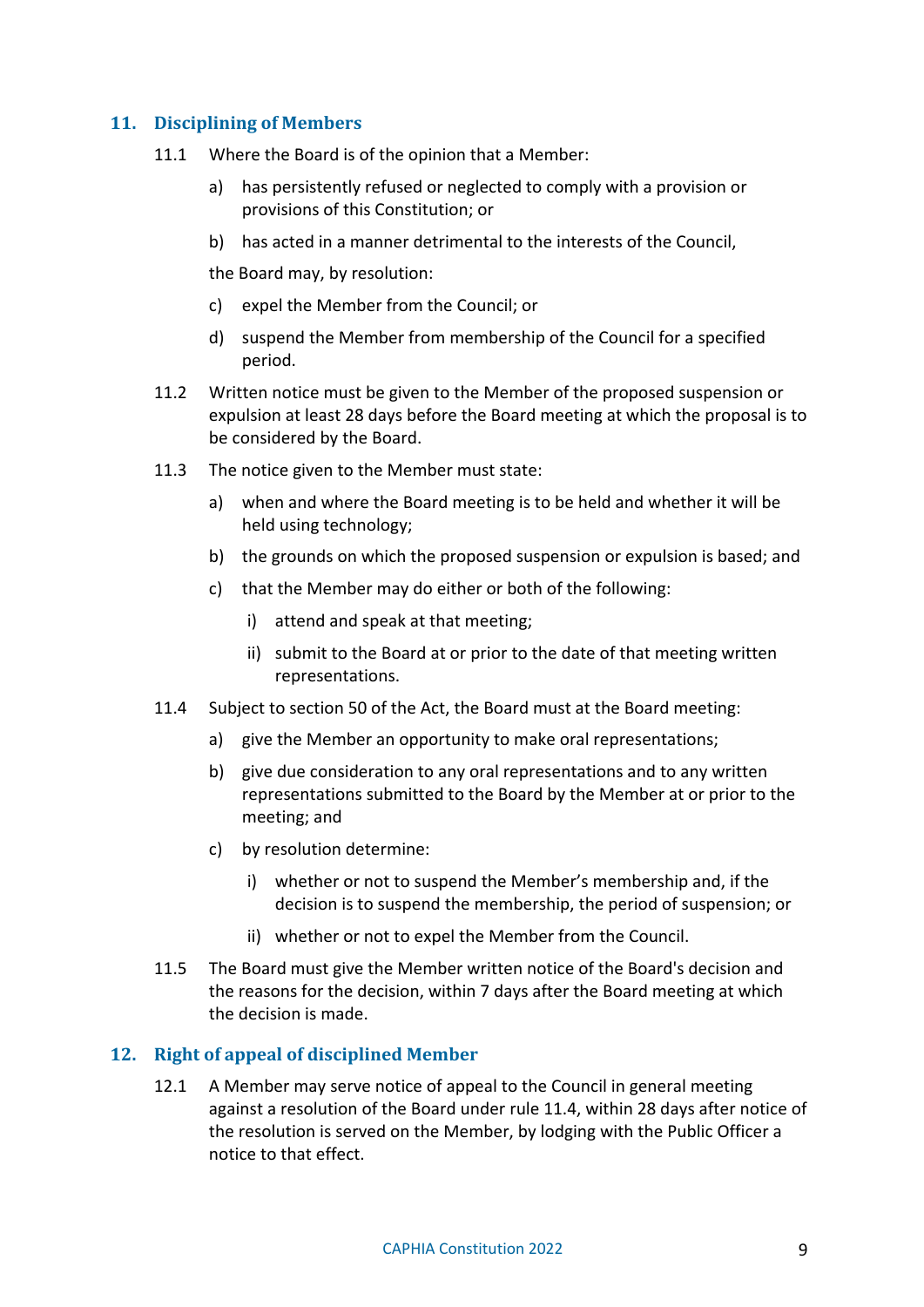- <span id="page-9-1"></span>12.2 On receipt of a notice from a Member under rule [12.1,](#page-8-3) the Board is to convene a general meeting of the Council, on a date and time mutually agreed with the Member, to be held within 45 days after the date on which the Public Officer received the notice.
- 12.3 Subject to section 50 of the Act, at the general meeting of the Council convened under rule [12.2:](#page-9-1)
	- a) no business other than the question of the appeal is to be transacted; and
	- b) the Board and the Member must be given the opportunity to state their respective cases orally or in writing, or both; and
	- c) the Full Members present are to vote by secret ballot on the question of whether the resolution should be confirmed or revoked.
- 12.4 A Member may not vote by proxy at the meeting.

#### <span id="page-9-0"></span>**13. Dispute resolution**

- 13.1 The dispute resolution procedure in this rule applies to disputes (disagreements) under this Constitution between:
	- a) a Member and another Member; or
	- b) between a Member and the Council.
- <span id="page-9-2"></span>13.2 Those involved in the dispute must try to resolve it between themselves within 14 days of knowing about it.
- 13.3 If those involved in the dispute do not resolve it under rule [13.2,](#page-9-2) they must within 10 days:
	- a) notify the Board about the dispute;
	- b) agree or request that a mediator be appointed; and
	- c) attempt in good faith to settle the dispute by mediation.
- <span id="page-9-3"></span>13.4 The mediator must:
	- a) be chosen by agreement of those involved; or
	- b) where those involved do not agree:
		- i) for disputes between Members, a person chosen by the Board; or
		- ii) for other disputes, a community justice centre as agreed by the parties involved or if they cannot agree, the Conflict Resolution Service or a similar provider of community dispute resolution services in the Australian Capital Territory.
- 13.5 A mediator chosen under rule [13.4b\)i\):](#page-9-3)
	- a) must not have a personal interest in the dispute; and
	- b) must not be biased towards or against anyone involved in the dispute.
- 13.6 When conducting the mediation, the mediator must:
	- a) allow those involved a reasonable chance to be heard,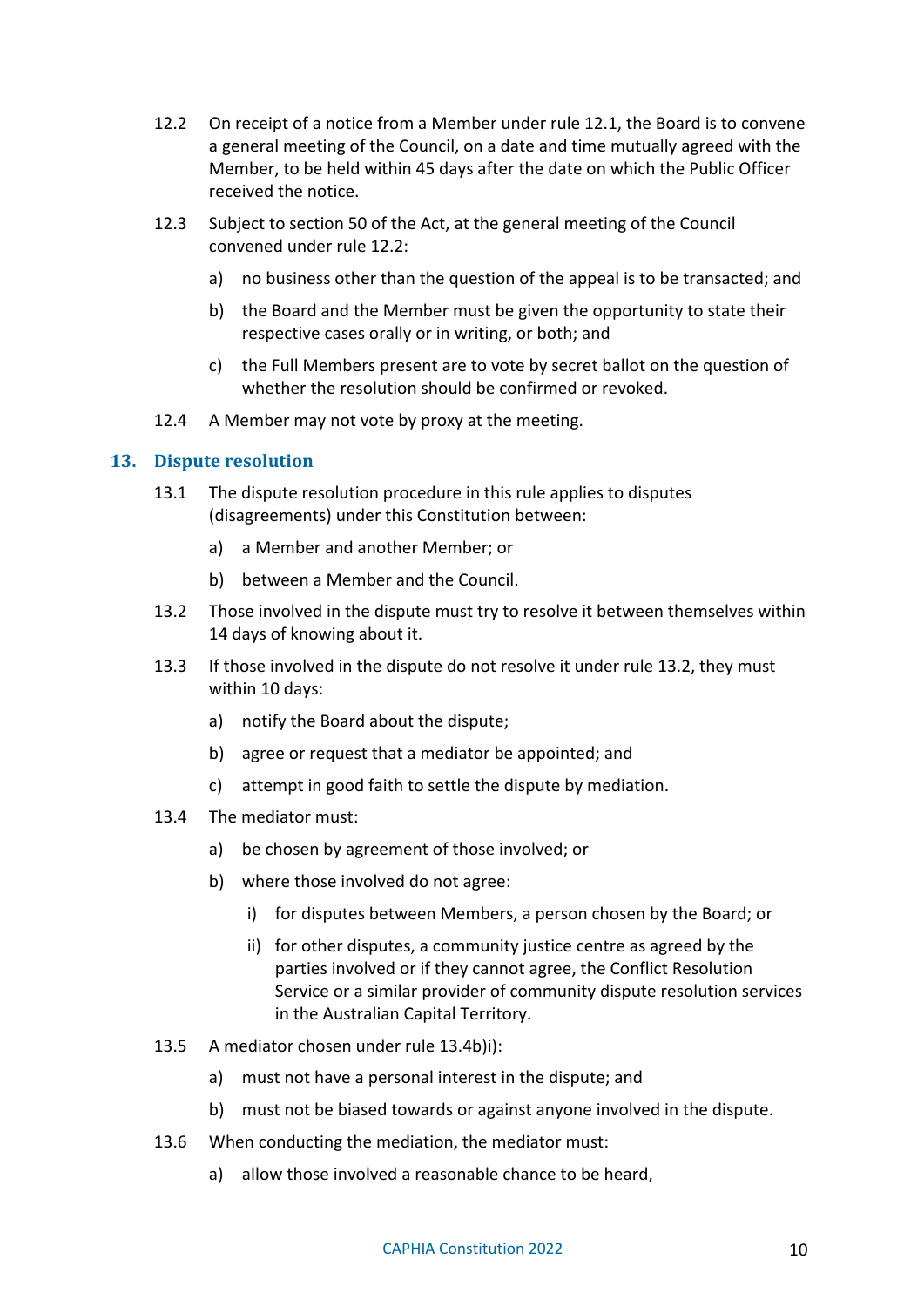- b) allow those involved a reasonable chance to review any written statements,
- c) ensure that those involved are given natural justice, and
- d) not make a decision on the dispute which is for the parties involved to resolve if they can.
- 13.7 Each party must pay an equal share of any cost of mediation.
- 13.8 If the mediation process does not resolve the dispute, the parties may seek to resolve the dispute in accordance with the Act or otherwise at law.

# <span id="page-10-0"></span>**III.** GENERAL MEETINGS

#### <span id="page-10-1"></span>**14. General meetings**

- 14.1 The Board may, whenever it considers appropriate, call a general meeting of the Council.
- <span id="page-10-2"></span>14.2 An AGM must be held at least once in each calendar year and within 5 months after the end of each financial year of the Council.
- 14.3 Rule [14.2](#page-10-2) has effect subject to the powers of the registrar-general under the Act, section 120 in relation to extensions of time.
- 14.4 The AGM must, subject to the Act, be called on the date and at the place or places and time that the Board considers appropriate.
- <span id="page-10-4"></span>14.5 The business of an AGM may include any of the following, even if not referred to in the notice of meeting:
	- a) The consideration of the annual financial report, Board report and auditor's report (if any);
	- b) The election and/or announcement of Directors; and
	- c) The appointment of the auditor, if required.
- 14.6 The Board must, on the requisition in writing of not less than 5 Full Members, call a general meeting.
- 14.7 A requisition of Full Members for a general meeting
	- a) must state the purpose or purposes of the meeting; and
	- b) must be signed by the members making the requisition; and
	- c) must be lodged with the Public Officer; and
	- d) may consist of several documents in a similar form, each signed by 1 or more of the Full Members making the requisition.
- <span id="page-10-3"></span>14.8 If the Board fails to call a general meeting within 1 month after the date when a requisition of Full Members for the meeting is lodged with the Public Officer, any 1 or more of the Full Members who made the requisition may call a general meeting to be held not later than 3 months after that date.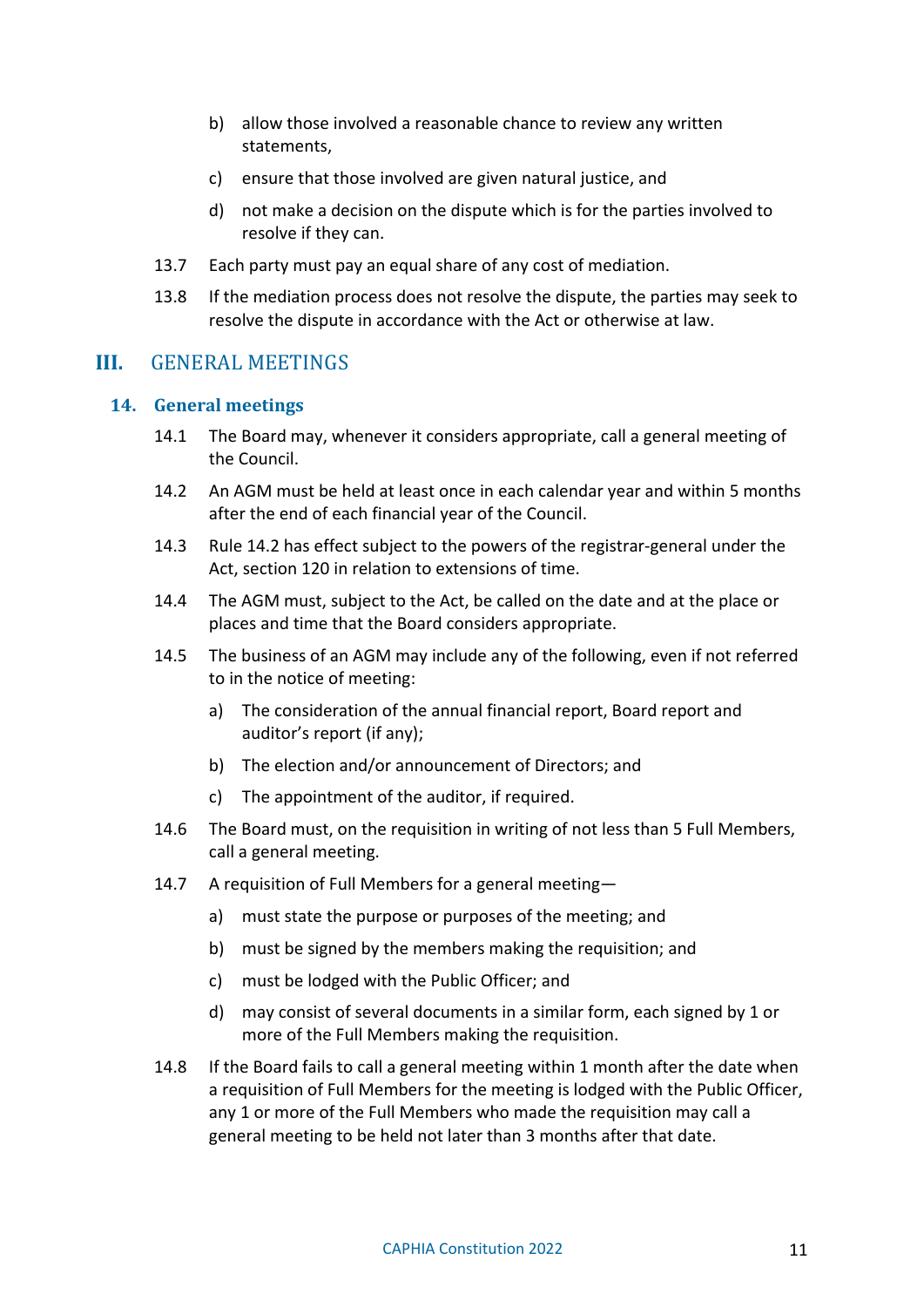- 14.9 A general meeting called by the Full Members mentioned in rule [14.8](#page-10-3) must be called as nearly as is practicable in the same way as general meetings are called by the Board and any Member who thereby incurs expense is entitled to be reimbursed by the Council for any reasonable expense so incurred.
- <span id="page-11-1"></span>14.10 A general meeting may be held using any technology approved by the Board that gives the Members a reasonable opportunity to participate. A Member participating in a general meeting using technology is taken to be present in person at the meeting.
- 14.11 A general meeting convened in accordance with rule [14.10](#page-11-1) is not invalidated due to a failure of the technology unless the failure arose out of conduct of an Officer which was not in good faith, or which involved wilful misconduct, gross negligence, reckless behaviour or fraud.

# <span id="page-11-0"></span>**15. Notice of a general meeting**

- 15.1 Except if the nature of the business proposed to be dealt with at a general meeting requires a special resolution, at least 14 days' notice shall be given for a general meeting. If the nature of the business proposed to be dealt with at a general meeting requires a special resolution, at least 21 days' notice must be given.
- 15.2 Notice of a general meeting must be given to each Member, each Director and the auditor (if any).
- 15.3 A Full Member desiring to bring any business that may be properly transacted at a general meeting may give written notice of that business to the Public Officer who must include that business in the next notice calling a general meeting given after receipt of the notice from the Full Member.
- 15.4 A notice of a general meeting must specify:
	- a) the place, date and time of the meeting, and if the meeting is to be held using technology, the technology that will be used;
	- b) subject to rule [14.5,](#page-10-4) the general nature of any business to be conducted at the meeting;
	- c) if a special resolution is to be proposed, the details of and intention to propose it.
- 15.5 Except as provided in rule [14.5,](#page-10-4) no business other than that specified in the notice convening a general meeting may be transacted at that general meeting.
- 15.6 A Member may waive notice of a general meeting by notice in writing to the Council.
- 15.7 The accidental failure to give notice of any general meeting to, or the nonreceipt of notice of a meeting by, any person entitled to receive notice will not invalidate the proceedings at or any resolution passed at the meeting.
- 15.8 A person's attendance at a general meeting waives any objection that that person may have to a failure to give notice, or the giving of a defective notice.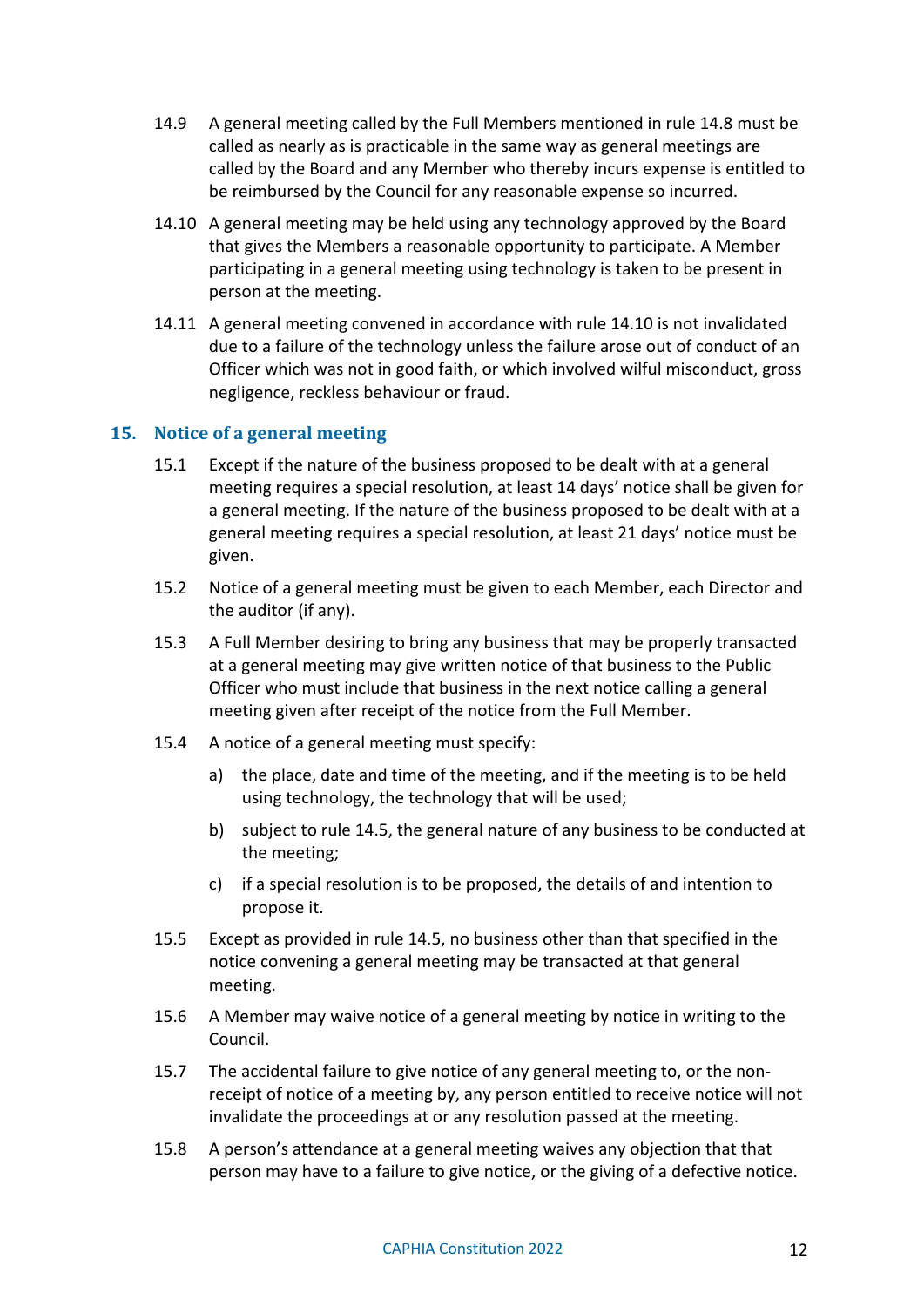# <span id="page-12-0"></span>**16. Cancellation or postponement of a general meeting**

16.1 Except in the case of a general meeting called at the request of Members, the Board may cancel, postpone or change the venue of a general meeting at any time prior to the meeting. The Board must give notice of the postponement, cancellation or change of venue to all persons entitled to receive notice of the general meeting.

# <span id="page-12-1"></span>**17. Quorum at a general meeting**

- 17.1 The quorum for a general meeting is 5 Full Members entitled to vote and present in person by their Representative, or by proxy.
- 17.2 No business shall be transacted at a general meeting unless a quorum is present.
- 17.3 If a quorum is not present within 30 minutes after the time appointed for a general meeting:
	- a) if convened by or on requisition of, Members is dissolved; and
	- b) in any other case stands adjourned to such other day, time and place as the Board appoints by notice to the Members and others entitled to notice of the meeting.

#### <span id="page-12-2"></span>**18. Chair of a general meeting**

18.1 The chair of a general meeting is the Chair or, if the Chair is not available or is unwilling to chair the meeting, the Deputy Chair. If the Deputy Chair is not available or unwilling then another Director, as agreed amongst the Directors who are present, is to chair the meeting. If no Director is available or is willing to act, then the Full Members present in person and entitled to vote must select one of their number as chair of the meeting.

#### <span id="page-12-3"></span>**19. Conduct of a general meeting**

- 19.1 The chair of a general meeting is responsible for the conduct of the meeting. Any question arising at a general meeting relating to the order of business, procedure or conduct of the meeting must be referred to the chair whose decision is final.
- 19.2 The chair of a general meeting may at any time they consider it necessary or desirable for the proper and orderly conduct of the meeting:
	- a) impose a limit on the time that a person may speak on a motion or other item of business, question, motion or resolution being considered by the meeting;
	- b) terminate debate or discussion; and
	- c) adopt any procedures for casting or recording votes at the meeting whether on a show of hands, on the voices or a poll.
- 19.3 The chair may at any time during the course of a general meeting, and must if so directed by the meeting, adjourn the meeting from time to time and from place to place, but no business may be transacted at any adjourned meeting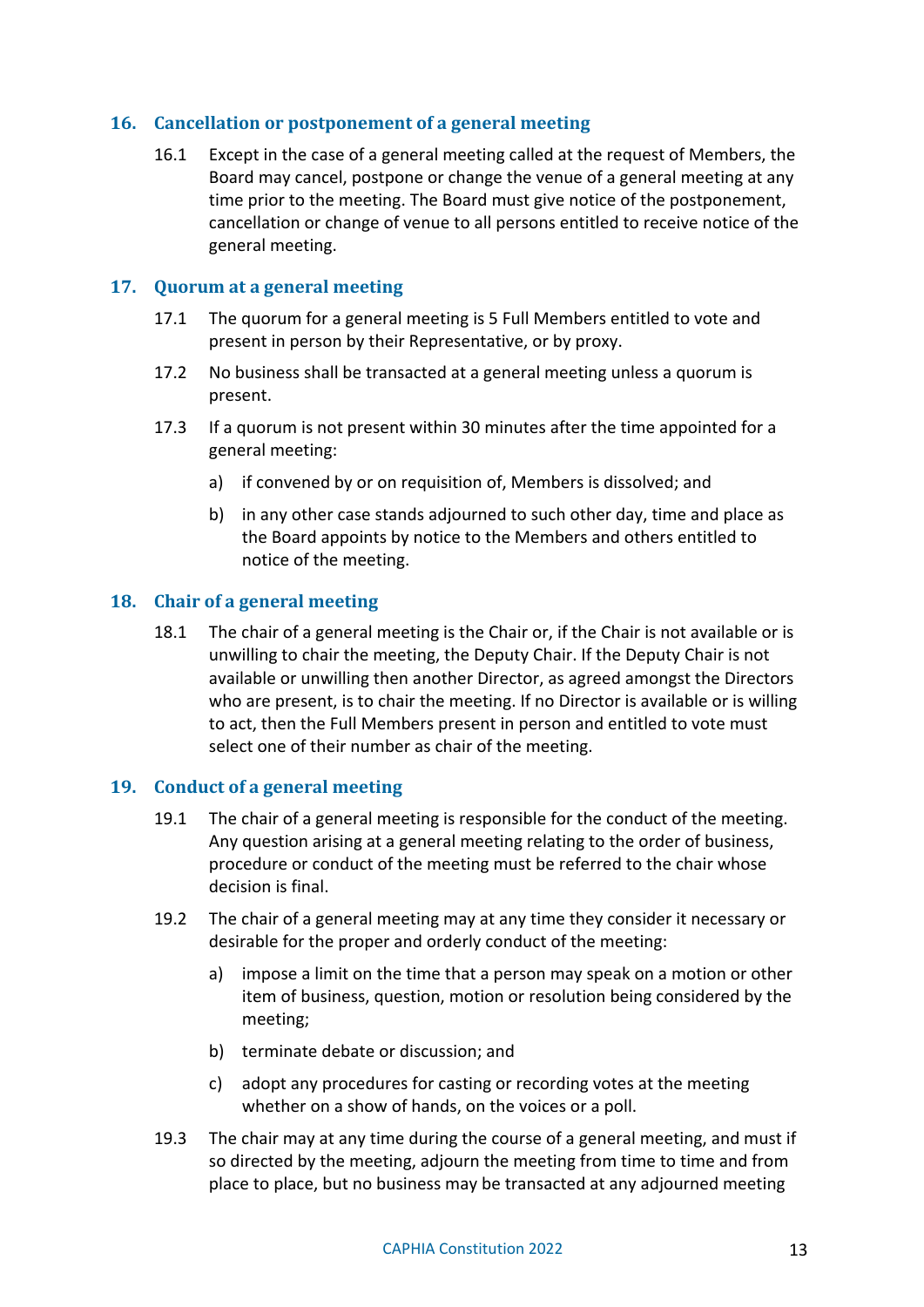other than the business left unfinished at the meeting from which the adjournment took place.

- <span id="page-13-2"></span>19.4 When a meeting is adjourned for 30 days or more, notice of the adjourned meeting must be given as in the case of an original meeting.
- 19.5 Except as provided by rule [19.4,](#page-13-2) it is not necessary to give any notice of an adjournment or of the business to be transacted at an adjourned meeting.

# <span id="page-13-0"></span>**20. Decisions at a general meeting**

- 20.1 Unless otherwise required by this Constitution or the Act, questions arising at a general meeting are to be decided by a simple majority of the votes cast.
- 20.2 In the case of an equality of votes upon any proposed resolution the chair of the general meeting, in addition to any deliberative vote, does not have a casting vote and the proposed resolution is not passed.
- 20.3 A resolution put to the vote of a general meeting must be decided on a show of hands unless a poll is demanded before the vote is taken or before or immediately after the declaration of the result of the show of hands.
- 20.4 On a show of hands, a declaration by the chair of the meeting is conclusive evidence of the result. Neither the chair nor the minutes need to state the number or proportion of the votes recorded in favour or against.
- 20.5 A poll may be demanded:
	- a) by the chair of the meeting; or
	- b) by at least 3 Full Members present in person by their Representative or by proxy and having the right to vote on the resolution.
- 20.6 The demand for a poll may be withdrawn.
- 20.7 A demand for a poll does not prevent the continuation of a general meeting for the transaction of any business other than the question on which the poll has been demanded.
- 20.8 Subject to rule [20.9,](#page-13-3) a poll demanded must be taken when and in the manner the chair of the general meeting directs including in relation to how votes of Full Members attending by technology are to be collected.
- <span id="page-13-3"></span>20.9 A poll on the election of a chair or on the question of an adjournment must be taken immediately.
- 20.10 The result of the poll will be the resolution of the meeting at which the poll was demanded, and an entry to that effect in the minutes of the general meeting is conclusive evidence of the fact without proof of the number or proportion of the votes recorded in favour of or against the resolution.

#### <span id="page-13-1"></span>**21. Voting rights at a general meeting**

21.1 Subject to rule [21.2,](#page-14-3) each Full Member has one vote. The vote may be exercised by their Representative or by proxy.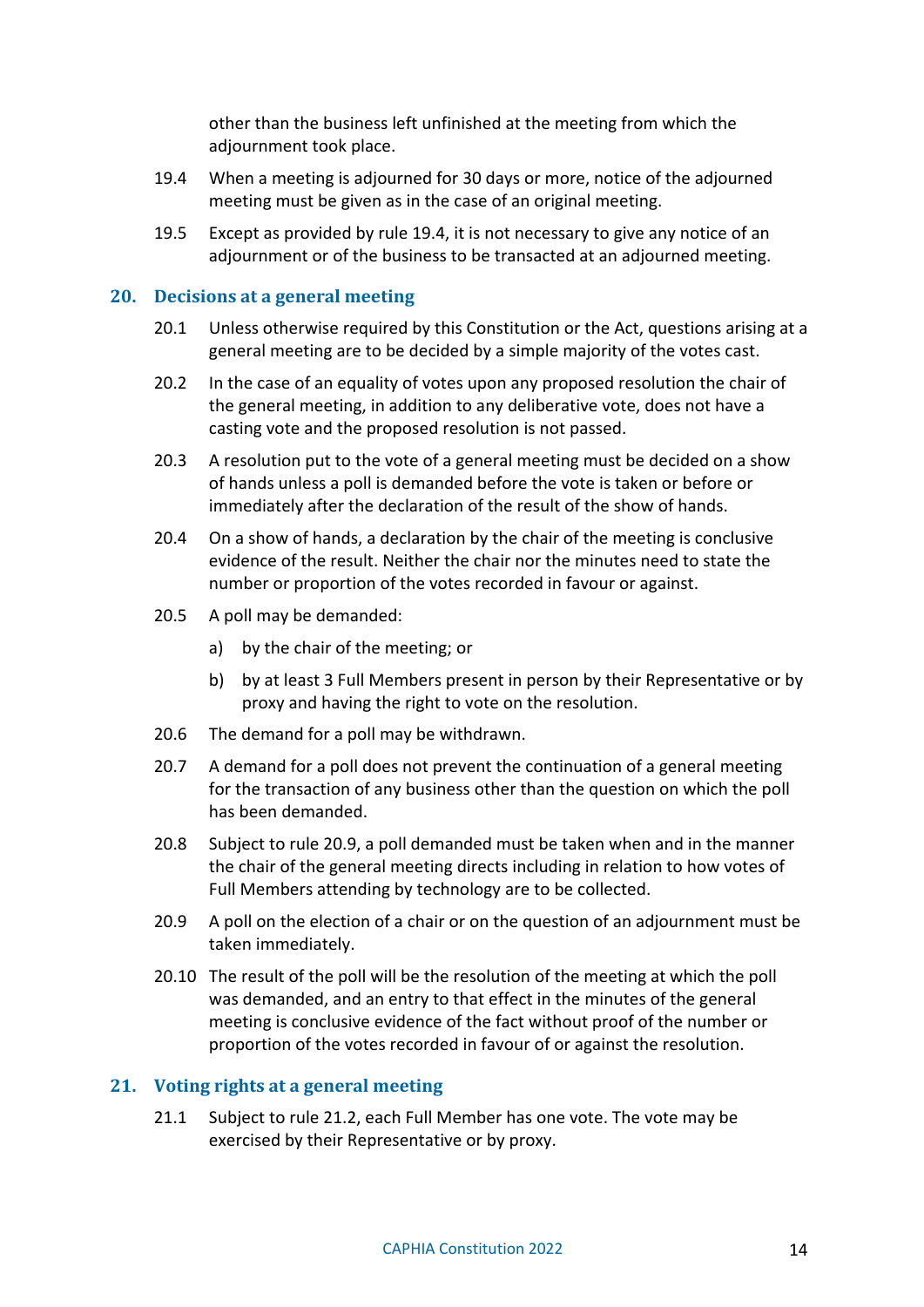- <span id="page-14-3"></span>21.2 No Full Member may vote at any general meeting unless all fees due and payable under rule [10](#page-7-1) have been paid.
- 21.3 A challenge to a right to vote at a general meeting:
	- a) may only be made at the meeting; and
	- b) must be determined by the chair of the meeting, whose decision is final.

# <span id="page-14-0"></span>**22. Appointment of proxy**

- 22.1 A Full Member is entitled to appoint a proxy by notice given to the Council no later than 48 hours before the time of the general meeting in respect of which the proxy is appointed.
- 22.2 A proxy must be the chair of the meeting or another Full Member or their Representative.
- 22.3 The Board may prescribe a form of proxy but a proxy will be valid provided an instrument appointing a proxy is in writing, contains the Member's name and address, the Council's name, the proxy's name or the office held by the proxy, the meeting at which the appointment may be used and how the proxy is to vote on the matter/s before the meeting.
- 22.4 In the event of a Member not nominating a particular person as proxy on the proxy form, the proxy shall be exercised by the chair of the meeting.
- 22.5 Unless the Council receives written notice before the start or resumption of a general meeting at which a proxy votes, a vote cast by the proxy is valid even if, before the proxy votes, the appointing Member:
	- a) revokes the proxy's appointment; or
	- b) revokes the authority of a representative or agent who appointed the proxy.

# <span id="page-14-1"></span>**IV.** BOARD

#### <span id="page-14-5"></span><span id="page-14-2"></span>**23. Composition**

- 23.1 The Board will have a maximum of 10 Directors comprising:
	- a) 5 Directors elected by the Full Members or appointed to fill a casual vacancy under rule [26.1](#page-15-4) who shall be designated **Elected Directors**; and
	- b) up to 5 Directors appointed by the Board who shall be designated **Appointed Directors**.
- <span id="page-14-4"></span>23.2 When appointing individuals as Appointed Directors, the Board will endeavour to ensure the following where reasonably practicable:
	- a) Geographic diversity on the Board;
	- b) Aboriginal and Torres Strait Islander representation; and
	- c) First Nations representation.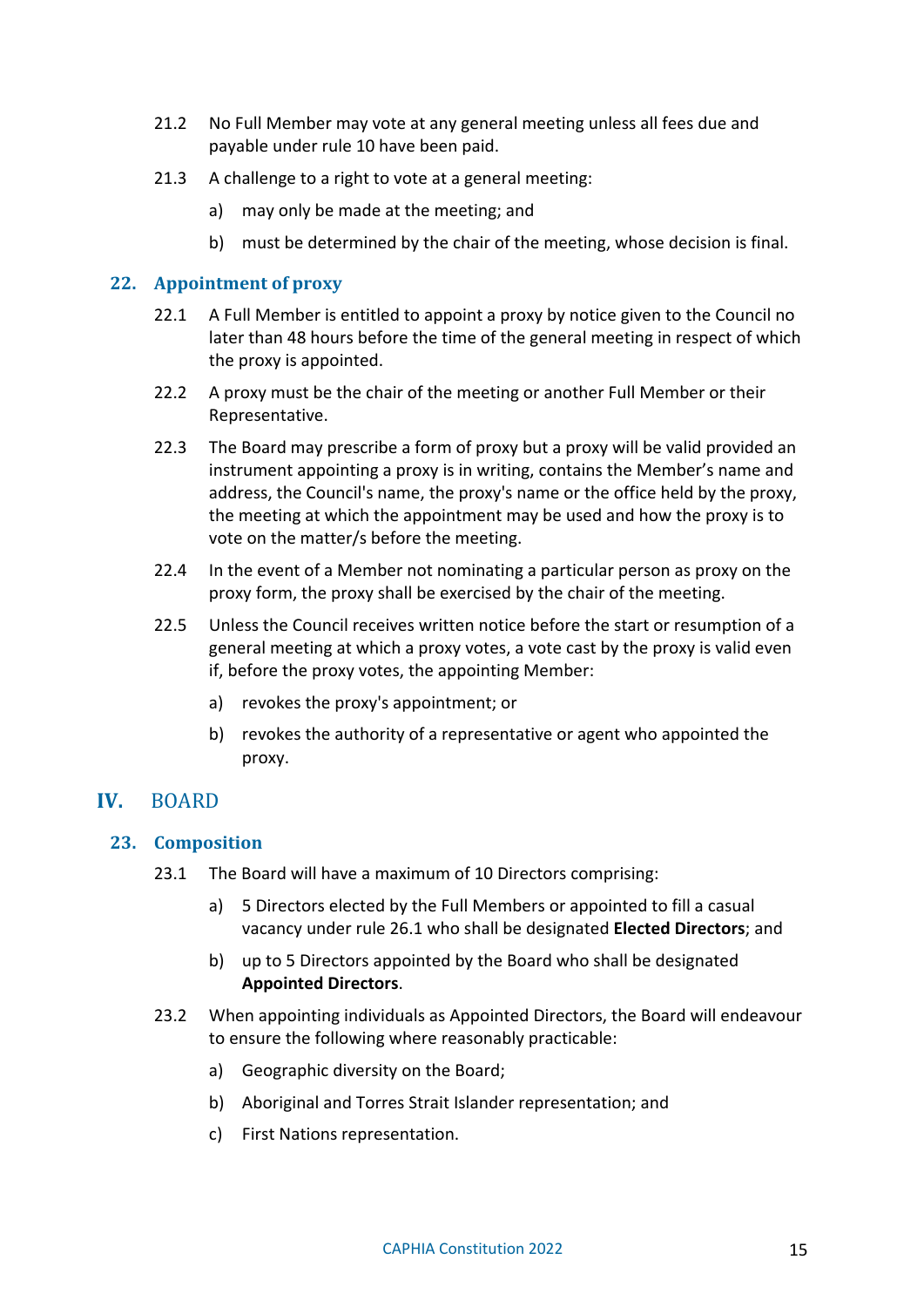# <span id="page-15-0"></span>**24. Terms of office**

- 24.1 The term of office for an Elected Director will be 2 years commencing from the end of the relevant annual general meeting at which their election is declared or announced until the end of the second following annual general meeting. A retiring Director who is eligible may stand for re-election.
- <span id="page-15-5"></span>24.2 The term of office for an Appointed Director shall be such period as the Board determines at the time of appointment up to 24 months from the date of appointment.
- <span id="page-15-6"></span>24.3 A Director may serve as a Director for up to 8 consecutive years. At the completion of the 8th consecutive year, or if the Director ceases to be a Director for any reason during the  $8<sup>th</sup>$  consecutive year, they are not eligible to be appointed or elected a Director until at least 18 months has passed from when they ceased to be a Director.

# <span id="page-15-1"></span>**25. Eligibility of Directors**

- 25.1 An Elected Director must be an employee of a Full Member.
- 25.2 To be eligible to stand for election or appointment as a Director, an individual must not be subject to any circumstance in accordance with rul[e 28.2](#page-16-1) that would result in them ceasing to be a Director once elected or appointed.

# <span id="page-15-4"></span><span id="page-15-2"></span>**26. Casual vacancies on the Board**

- 26.1 If a casual vacancy in the position of an Elected Director occurs, the Board may appoint an eligible individual to fill the casual vacancy and such appointee holds office for the remainder of term.
- 26.2 If a vacancy in the position of an Appointed Director occurs, the Board may appoint any individual in accordance with rules [23.2](#page-14-4) and [24.2](#page-15-5) at any time.
- 26.3 The Board may act even if there are vacancies on the Board. If the number of Directors is reduced below the legal minimum of 3 however, the continuing Directors may act only:
	- a) in an emergency; or
	- b) for the purposes of appointing additional eligible individuals to the Board up to the minimum number; or
	- c) to convene a general meeting.

# <span id="page-15-3"></span>**27. Election of Elected Directors**

- 27.1 Subject to this rule [27,](#page-15-3) the Board may prescribe by-laws setting out the procedures for the conduct of elections and the nomination process.
- 27.2 At least 6 weeks before the AGM, the Board must give notice to Full Members of the number of vacancies that may be filled and invite nominations of candidates for election as an Elected Director.
- 27.3 Nominations of candidates for election as an Elected Director must:
	- a) be in the form as determined by the Board from time to time;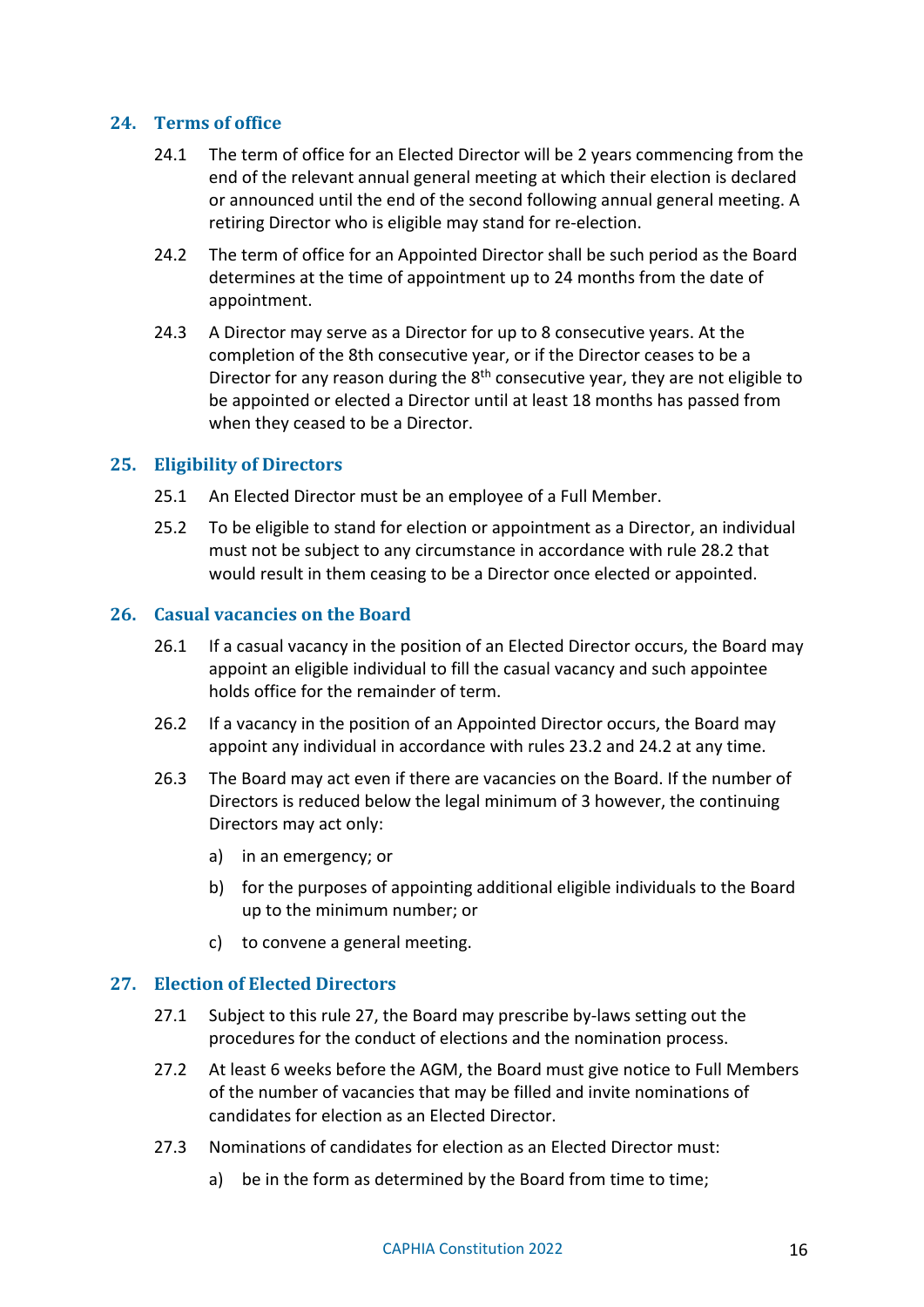- b) include any required information (which may include the candidate's skills and experience);
- c) contain the signed consent of the candidate; and
- d) be lodged by the prescribed time.
- 27.4 A Full Member may only nominate one candidate for election as an Elected Director.
- 27.5 At the close of nominations if there are more candidates for election than there are vacant positions to be filled, then a ballot will be conducted. The voting instructions and processes shall be as prescribed by the Board and set out in the by-laws.
- 27.6 If at the close of nominations there are the same number or fewer candidates for election than there are vacant positions to be filled then all eligible candidates shall be deemed to have been elected and no ballot shall be held. Any resulting vacancies shall be casual vacancies to which rule [26](#page-15-2) applies.
- 27.7 The result of the election process will be announced at the AGM and the election of an Elected Director takes effect at the conclusion of the relevant AGM.

# <span id="page-16-0"></span>**28. Vacation of office of Directors**

- 28.1 Subject to rule [28.2,](#page-16-1) an individual vacates their position on the Board at the conclusion of the AGM at which they retire or when their term of office expires, subject to them being re-appointed or re-elected on to the Board in accordance with this Constitution.
- <span id="page-16-1"></span>28.2 The office of a Director becomes vacant if the Director:
	- a) resigns by written notice given to the Public Officer;
	- b) dies;
	- c) is disqualified from office under the Act or the ACNC Act;
	- d) becomes bankrupt or makes any arrangement or composition with their creditors generally;
	- e) is convicted on indictment of an offence unless the Board resolves otherwise;
	- f) is absent from 3 consecutive meetings of the Board without the consent of the Board;
	- g) has failed to disclose a material personal interest that would be required to be disclosed under the Act or the ACNC Act unless at the next meeting of the Board, the Board resolves otherwise;
	- h) is an Elected Director and ceases to be employed by the Full Member that nominated them, unless the Board resolves otherwise;
	- i) is an Elected Director and the Full Member that nominated them ceases to be a Full Member;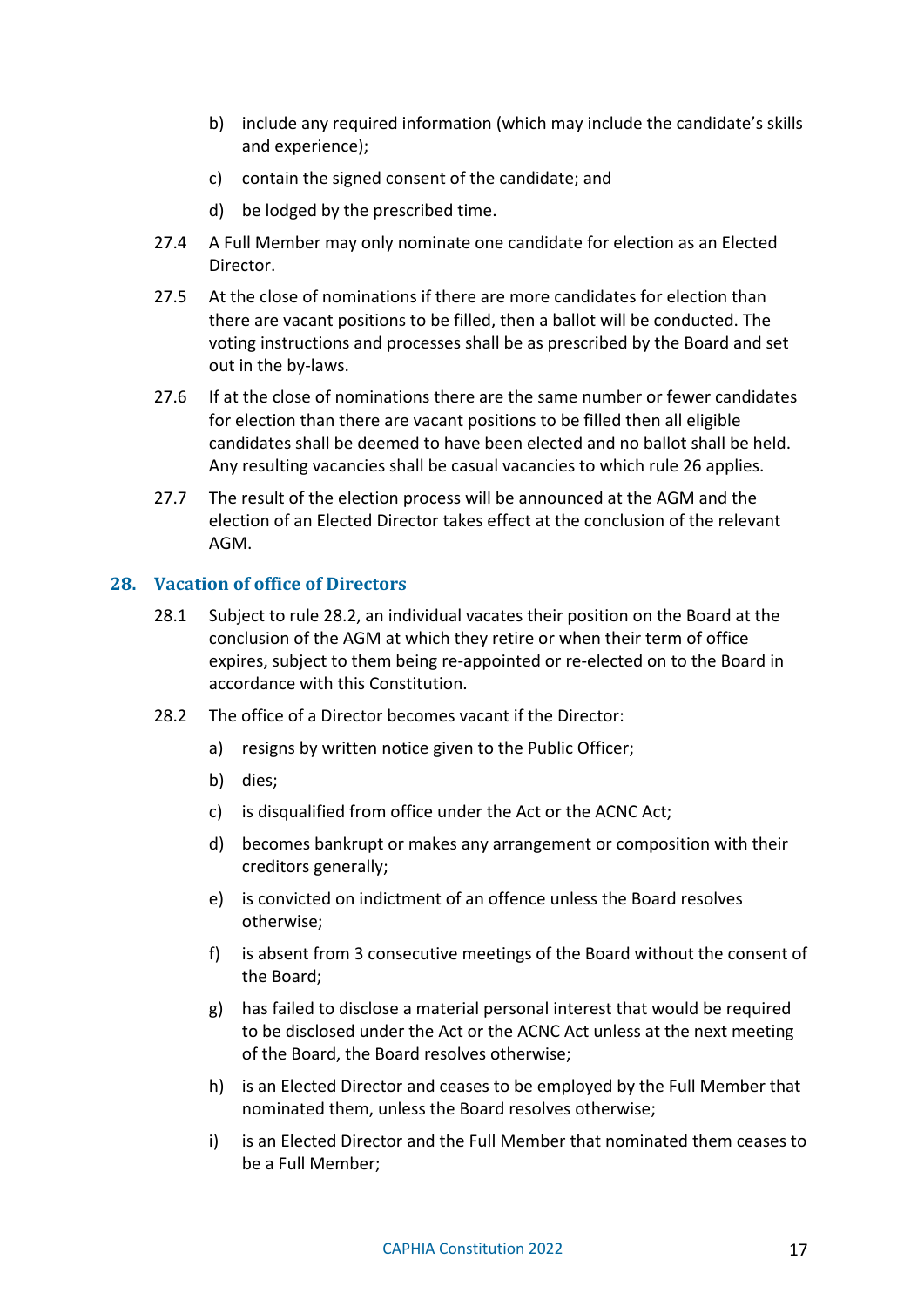- j) is removed from office under rule [30.1;](#page-17-5) or
- k) is or becomes a paid employee of the Council.

#### <span id="page-17-0"></span>**29. Leave of absence**

29.1 The Board may grant a Director leave of absence from Board meetings for a period not exceeding 3 months.

#### <span id="page-17-5"></span><span id="page-17-1"></span>**30. Removal of Director**

30.1 The Council in general meeting may by ordinary resolution, subject to the Act, section 50, remove any Director from office before the end of the Director's term of office.

#### <span id="page-17-2"></span>**31. Payments to Directors**

- 31.1 The Council must not pay fees to a Director for acting as a Director.
- 31.2 Payments may be made to a Director for:
	- a) out-of-pocket expenses incurred by the Director in the performance of any duty as a Director where the amount payable does not exceed an amount previously agreed by the Board; and
	- b) any service rendered to the Council by the Director in a professional or technical capacity, other than in the capacity as a Director, where the provision of the service has the prior approval of the Board and is not more than an amount which commercially would be reasonable for the service.

# <span id="page-17-3"></span>**32. Powers and duties of the Board**

- 32.1 The Board is responsible for the control, ultimate management and conduct of the Council.
	- a) The Board has power to perform all acts and do all things that appear to the Board to be necessary or desirable for the proper management of the affairs of the Council.
	- b) In addition to any powers conferred by this Constitution, the Board may exercise all the powers of the Council that are not required by the Act or by this Constitution to be exercised by the Council in general meeting.
- 32.2 The Board may by resolution make, amend or revoke by-laws for the purposes of giving effect to any provision of this Constitution or to govern the procedures and activities of the Council. These by-laws are binding on the Board and the Members.

#### <span id="page-17-4"></span>**33. Delegation of powers**

33.1 The Board may delegate any of its powers and/or functions to one or more committees or any employee of the Council or any other person as the Board thinks fit.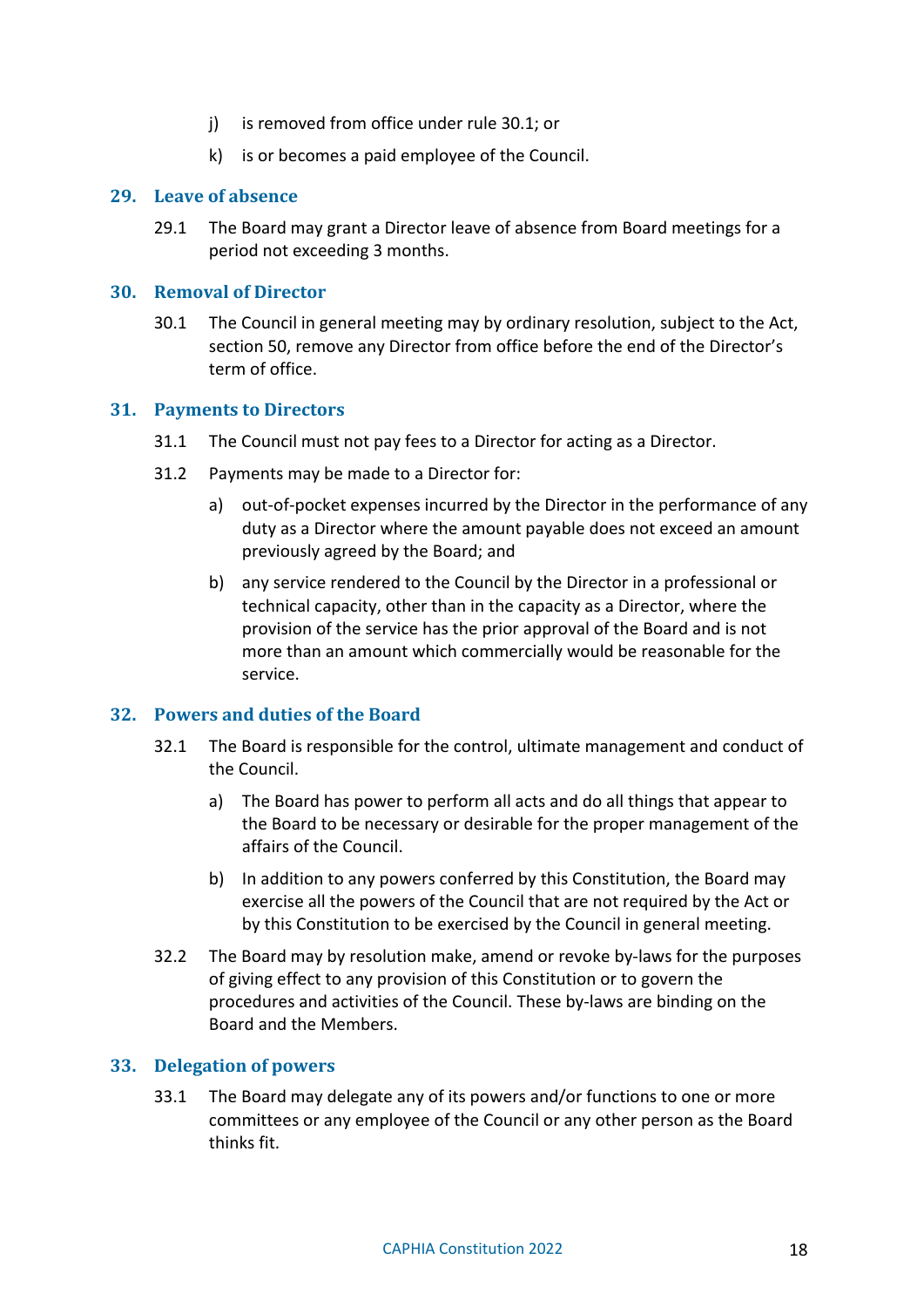33.2 In exercising any powers so delegated, the committee, employee or person must comply with any terms and conditions that may be set by the Board.

#### <span id="page-18-0"></span>**34. Board meetings**

- 34.1 The Board will meet for the dispatch of business, adjourn and otherwise regulate its meetings at such place and time as the Board may determine.
- 34.2 The Chair or any 2 or more Directors may at any time call a Board meeting.

#### <span id="page-18-1"></span>**35. Notice**

- 35.1 Directors should be given at least 7 days' notice of a Board meeting. In cases of urgency, a meeting can be held without such notice being given provided that as much notice as practicable is given to each Director by the quickest means practicable.
- 35.2 Notice may be given in writing and using any technology.

#### <span id="page-18-2"></span>**36. Quorum**

36.1 No business shall be transacted by the Board unless a quorum is present. The quorum for a meeting of the Board shall be the number that is a majority of the Directors currently in office.

#### <span id="page-18-3"></span>**37. Chair**

37.1 At a meeting of the Board, the Chair shall preside as chair. If the Chair is absent or is unable or is unwilling to act, then the Deputy Chair shall preside and if the Deputy Chair is not present or is unable or is unwilling to act, the remaining Directors shall choose another Director as chair.

#### <span id="page-18-4"></span>**38. Voting and decisions**

- 38.1 Decisions made at a meeting of the Board will be determined by a majority of votes cast by Directors present and eligible to vote at the meeting. Each Director present is entitled to 1 vote.
- 38.2 In the event of an equality of votes on any question, the motion is not carried and the chair does not have a second or casting vote.

#### <span id="page-18-5"></span>**39. Use of technology**

- 39.1 A Board meeting may be held using any technology consented to by each Director. The consent may be a standing one.
- 39.2 A Board meeting held by means of technology is taken to be held at the place as determined by the chair of the meeting provided that at least one of the Directors involved was at that place for the duration of the meeting.
- 39.3 A Director who participates in a Board meeting using technology is taken to be present at the meeting.

#### <span id="page-18-7"></span><span id="page-18-6"></span>**40. Office bearers**

40.1 The Board will elect from amongst their number the following office bearers: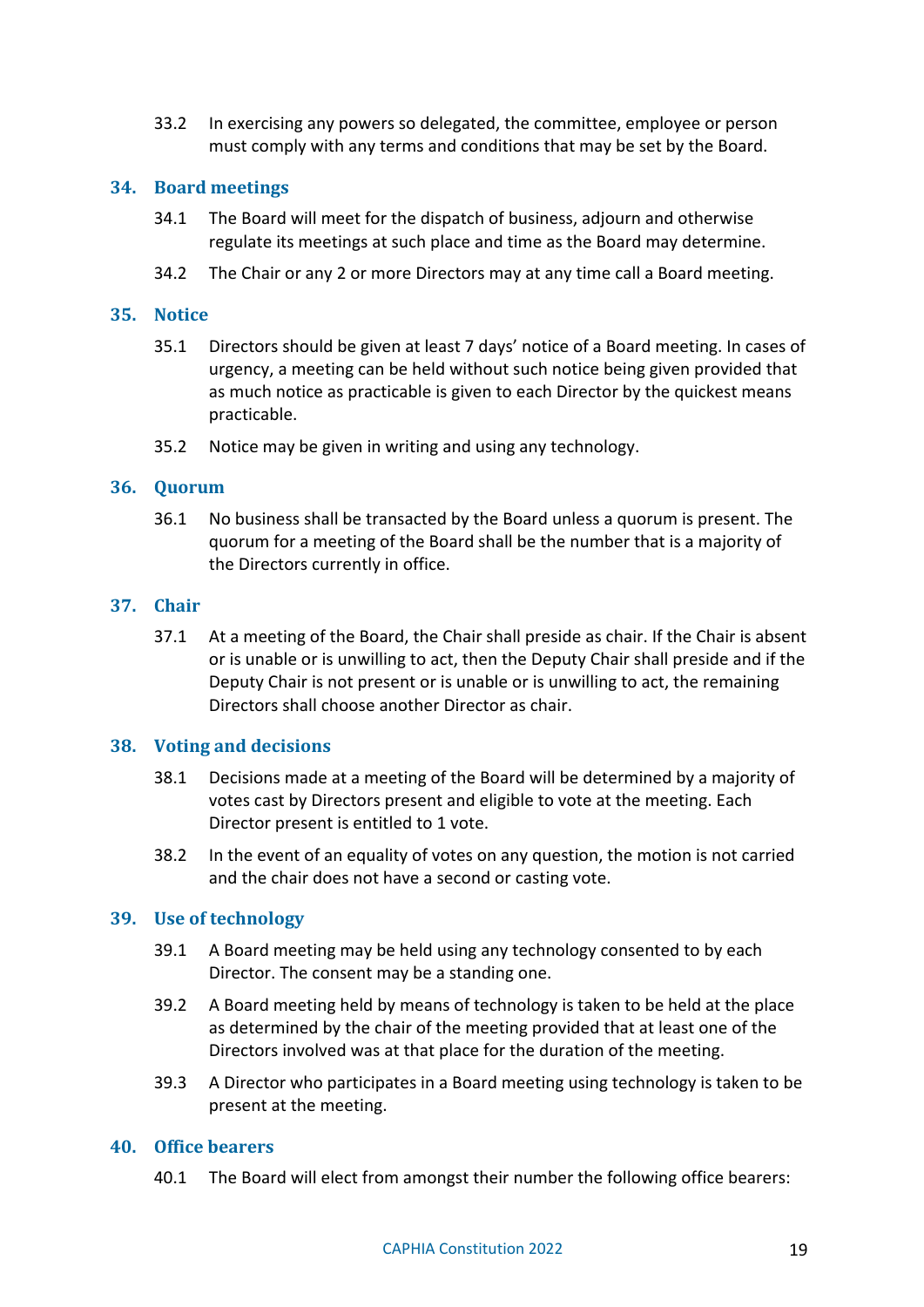- a) Chair who must be an employee of a Full Member; and
- b) Deputy Chair.
- 40.2 The Board may appoint other office bearer positions (such as a Treasurer) from amongst their number.
- 40.3 The Board may determine the period for which a Director is an office bearer.
- 40.4 The maximum continuous period that a Director may be Chair is 4 years. After serving 4 consecutive years as Chair, a Director may only be re-elected as Chair after a period of 2 years from when they last ceased to be Chair.
- 40.5 The office bearers will have such powers and duties as specified in this Constitution and as determined by the Board.

# <span id="page-19-5"></span><span id="page-19-0"></span>**41. Written resolutions**

- 41.1 The Board may pass a resolution without a Board meeting if a majority of the Directors entitled to vote on the resolution sign or assent to the written resolution. For this purpose, signatures can be contained in more than one document and can include electronically transmitted signatures.
- 41.2 Written resolutions are to be taken to have been passed on the date the resolution was assented to by the final Director whose support resulted in the number of Directors in favour of the resolution equalling a majority of Directors.
- 41.3 For rule [41.1](#page-19-5) a Director may signify assent to a resolution by signing a document containing the resolution (or a copy of such document) or by notifying the Public Officer or Chair of the Director's assent by email or other electronic means.

# <span id="page-19-1"></span>**42. Validity of acts of the Board**

42.1 Any act or thing done or suffered, or purporting to have been done or suffered, by the Board, is valid and effectual despite any defect that may afterwards be discovered in the appointment or qualification of any Director.

# <span id="page-19-2"></span>**V.** ADMINISTRATION

#### <span id="page-19-3"></span>**43. Minutes**

43.1 The Board must ensure that minutes are kept of general meetings of the Council and of Board meetings.

#### <span id="page-19-4"></span>**44. Custody of records**

44.1 The Public Officer, or another person delegated by the Board, must keep the books, records and other documents of the Council in their custody or control at all times, subject to the Act and this Constitution.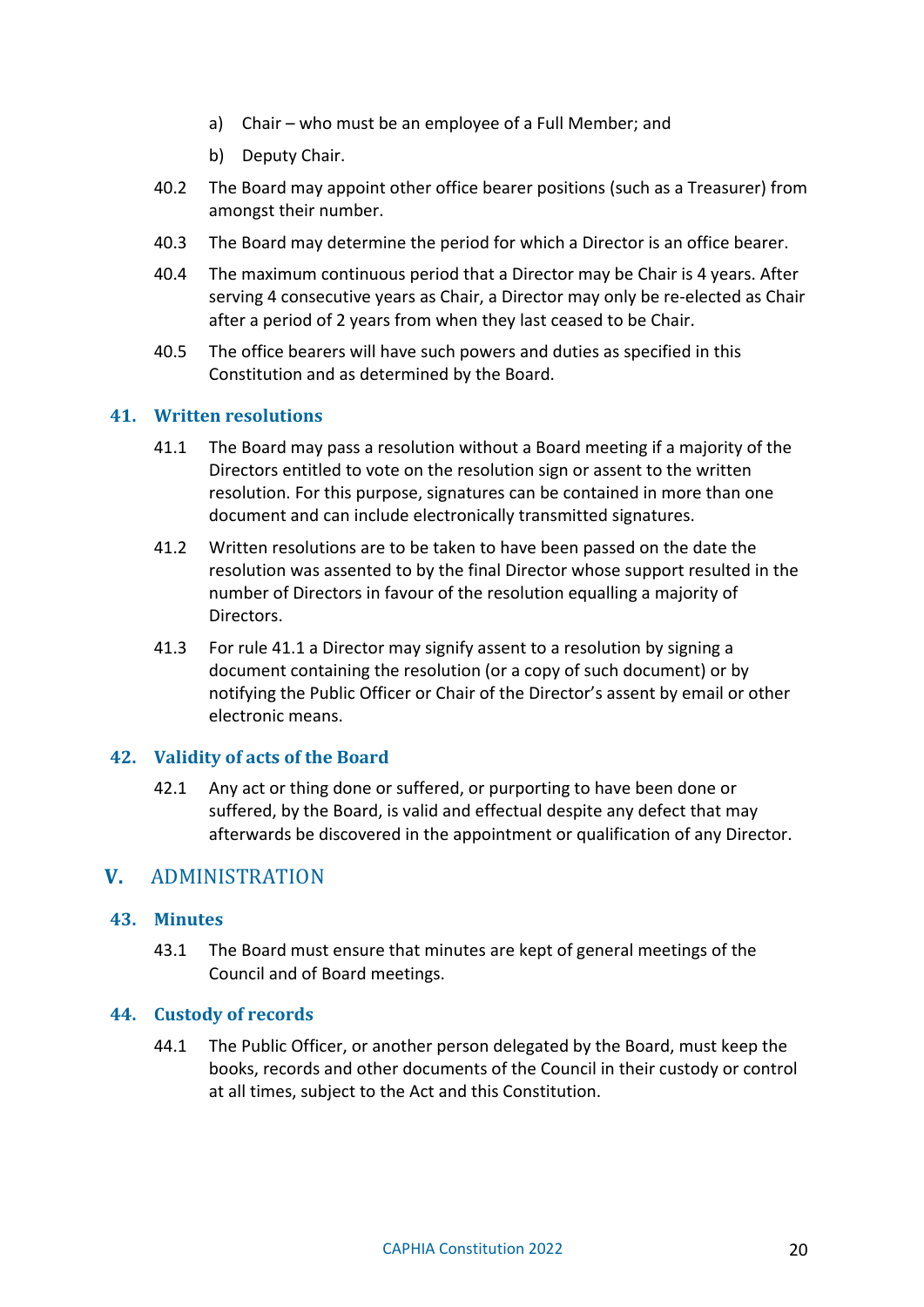# <span id="page-20-0"></span>**45. Inspection of records**

- 45.1 Upon reasonable request by a Member, the Board will provide a copy of the following documents free of charge:
	- a) a copy of the Constitution; or
	- b) a copy of the deeds of any trust relevant to the Council; or
	- c) the minute for specified general meetings of the Council.
- 45.2 A Member may apply in writing to the Board to have access to or a copy of a summary of the minutes of a Board meeting. The application must state the purpose for requiring access and how the information will be used. The Board may require the Member to enter into a confidentiality agreement before granting access or refuse access if allowing access to the document would be prejudicial to the interests of the Council.
- 45.3 A Member, other than a Director, does not have the right to inspect or request copies of any other books, records or documents of the Council except as provided by the Act or authorised by the Board.
- 45.4 A previous Director has a right to inspect minute books and related papers for meetings of the Board for the period covering when they were on the Board.

# <span id="page-20-1"></span>**46. Funds—source & management**

- 46.1 The Council may derive its funds from membership fees, grants, provision of services and goods to Members and non-members, sponsorship and any other sources that the Board decides.
- 46.2 Subject to rule [4.1,](#page-4-2) the Board may determine how the funds and other assets of the Council are managed and how payments are made by or on behalf of the Council.
- 46.3 All cheques, drafts, bills of exchange, promissory notes and other negotiable instruments must be signed by any 2 persons duly authorised by the Board.

# <span id="page-20-2"></span>**47. Financial year**

47.1 The financial year shall be the period of 12 months ending on 30 June, unless the Board determines a different end date.

#### <span id="page-20-3"></span>**48. Notices**

- 48.1 A notice may be given by the Council to a Member:
	- a) by serving it on the Member personally;
	- b) by sending it by prepaid post to the Member's address as shown in the Register;
	- c) by sending it to the Electronic Contact Address or such other address the Member has supplied to the Council for the giving of notices;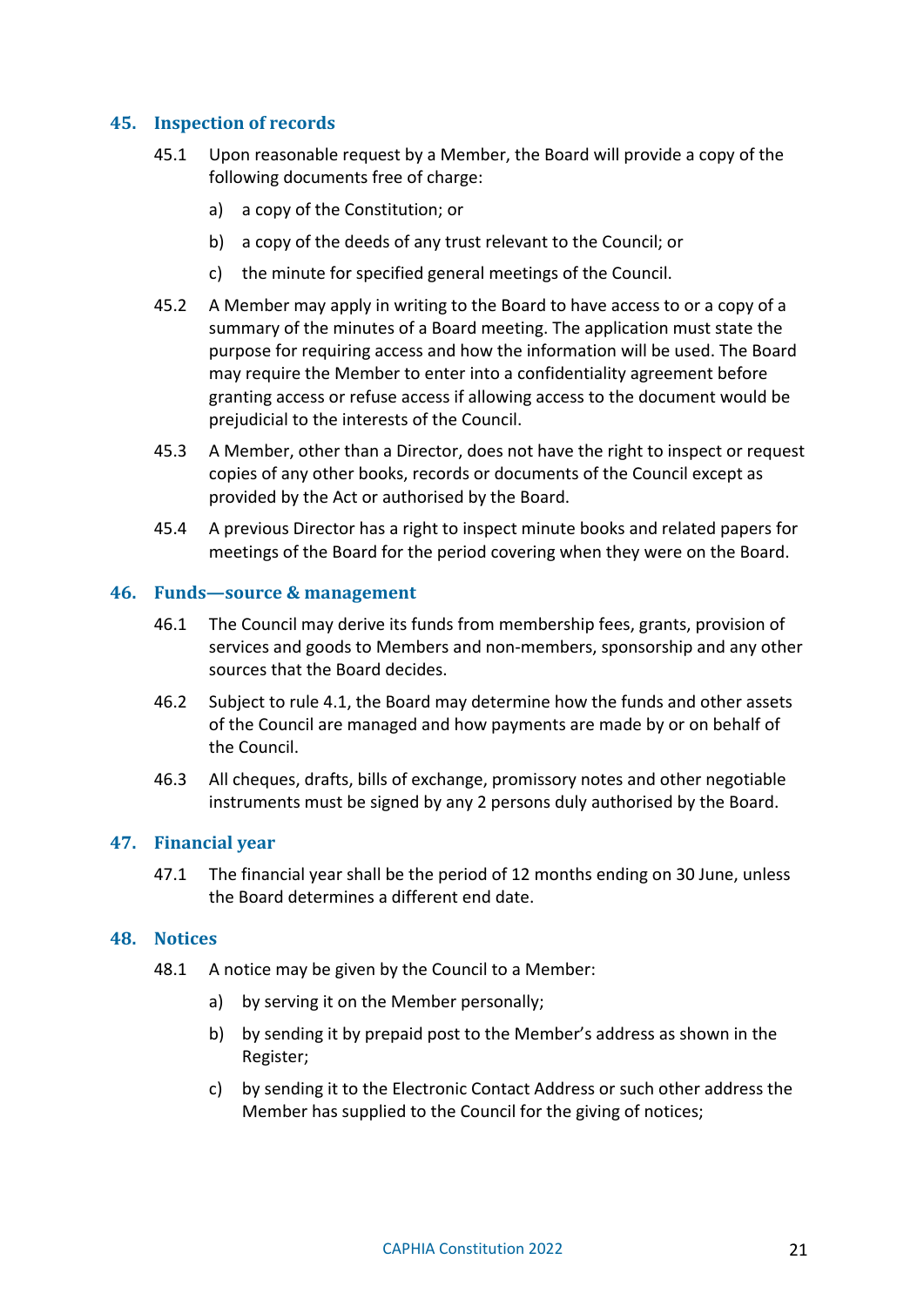- <span id="page-21-3"></span>d) by making a copy of it accessible electronically on a website of, or related to, the Council and advising the Member of its availability via the Electronic Contact Address; or
- e) by publishing it in a regular newsletter publication of the Council to Members which publication may be printed or be electronic or internet based.
- <span id="page-21-4"></span>48.2 Any Member who has not provided to the Council a place of address or Electronic Contact Address for inclusion in the Register as the place at or via which notices may be given to the Member shall not be entitled to receive any notice.

#### <span id="page-21-0"></span>**49. Time of service of notices**

- 49.1 Where a notice is sent by post, service of the notice is taken to be effected 3 days after it is posted.
- 49.2 Where a notice is sent by email or other electronic means, service of the notice is to be taken to be effected on the day after the date it is sent.
- 49.3 Where the Council gives a notice under rule [48.1d\),](#page-21-3) service of the notice is to be taken to be effected when the notice was first so made accessible.
- 49.4 When the Council gives notice under rule [48.1e\),](#page-21-4) service of the notice is to be taken to be effected on the day after the day on which the notice was first published.

#### <span id="page-21-1"></span>**50. Common seal**

- 50.1 If the Council has a common seal:
	- a) the Board must provide for the safe custody of the Council's common seal; and
	- b) the common seal must only be used as authorised by the Board.

#### <span id="page-21-2"></span>**51. Indemnity and insurance**

- 51.1 In this rule [51,](#page-21-2) "Officer" means a Director or the Public Officer.
- 51.2 The Council indemnifies each Officer to the relevant extent against all losses and liabilities (including costs, expenses and charges) incurred by that person as an Officer.
- 51.3 In this rule [51,](#page-21-2) 'to the relevant extent' means:
	- a) to the extent that the Council is not precluded by law from doing so, and
	- b) for the amount that the Officer is not otherwise entitled to be indemnified and is not actually indemnified by another person (including an insurer under an insurance policy).
- 51.4 The indemnity is a continuing obligation and is enforceable by an Officer even though that person is no longer an Officer of the Council.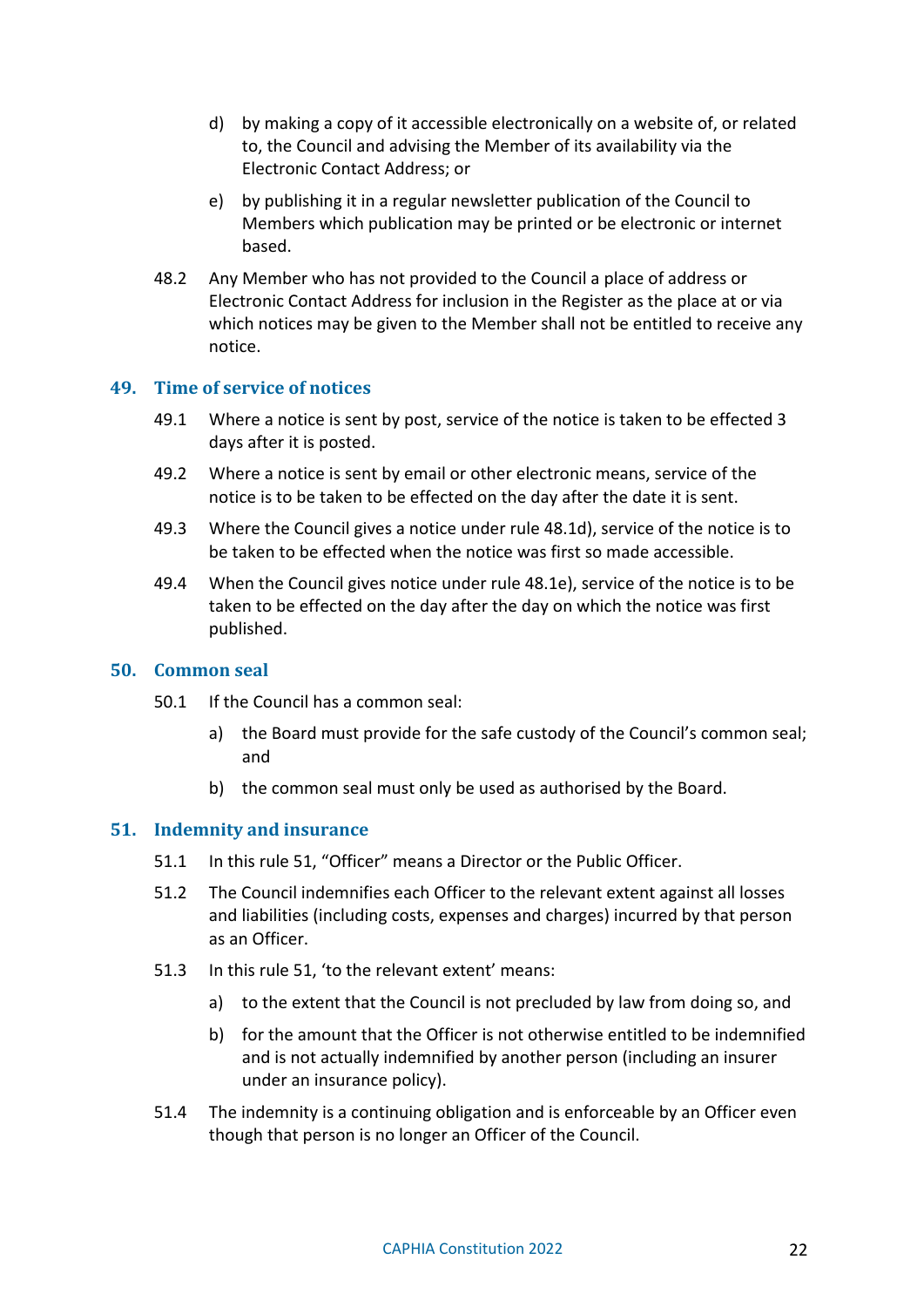51.5 To the extent permitted by law and if the Board considers it appropriate, the Council may pay or agree to pay a premium for a contract insuring a person who is or has been an Officer of the Council against any liability incurred by the person as an Officer of the Council.

# <span id="page-22-0"></span>**52. Winding up**

- 52.1 The Council may be wound up voluntarily by special resolution.
- 52.2 If any property remains following the winding up or dissolution of the Council after satisfaction of all its debts and liabilities, this property will not be paid to or distributed amongst Members, but will be given or transferred to another charity that has:
	- a) objects that are similar to the Objects;
	- b) a constitution that requires its income and property to be applied to promoting its objects; and
	- c) a constitution that prohibits it from paying or distributing its income and property amongst its members to an extent at least as great as imposed on the Council by rule [4.](#page-4-3)
- 52.3 The identity of the charity is to be determined by the Full Members by special resolution.

# <span id="page-22-1"></span>**53. Changes to this Constitution**

53.1 This Constitution may only be amended in accordance with the Act.

#### <span id="page-22-2"></span>**54. Transitional rules**

#### Executive Committee / Board

- 54.1 Upon this Constitution coming into effect, the executive committee under the constitution that this Constitution replaces will become the initial Board with:
	- a) the elected executive committee members becoming Elected Directors on the Board even if that results in there being more Elected Directors than are permitted under rule [23.1;](#page-14-5)
	- b) the chief executive officer of Public Health Association of Australia becoming an Appointed Director;
	- c) the Executive Director of the Council (or the person in the equivalent role) no longer being an ex officio position on the Board and hence the person in this role will cease to be a Director;
	- d) For an Elected Director on the initial Board under this rule who remains in office as an Elected Director after the next AGM at which they retire and are re-elected, the counting of the maximum term limit in rule [24.3](#page-15-6) will commence only after that next AGM at which they are re-elected.
- 54.2 At the end of the AGM following this Constitution coming into effect:
	- a) The chief executive officer of Public Health Association of Australia will vacate their office of Director and cease to be on the Board unless they